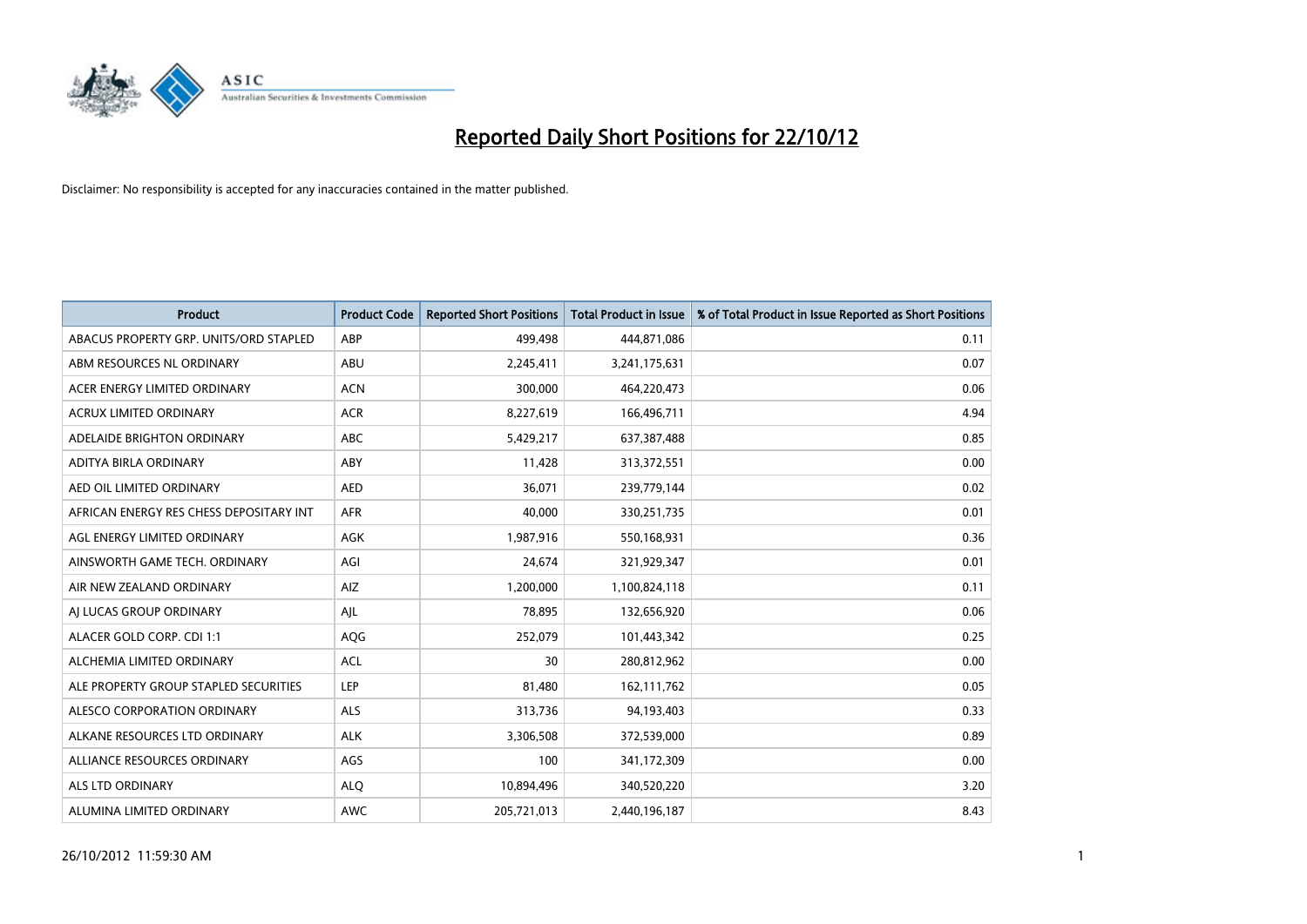

| <b>Product</b>                          | <b>Product Code</b> | <b>Reported Short Positions</b> | <b>Total Product in Issue</b> | % of Total Product in Issue Reported as Short Positions |
|-----------------------------------------|---------------------|---------------------------------|-------------------------------|---------------------------------------------------------|
| AMCOM TELECOMM, ORDINARY                | <b>AMM</b>          | 231,010                         | 244,541,792                   | 0.09                                                    |
| AMCOR LIMITED ORDINARY                  | <b>AMC</b>          | 3,853,138                       | 1,206,684,923                 | 0.32                                                    |
| AMP LIMITED ORDINARY                    | AMP                 | 6,273,513                       | 2,930,423,546                 | 0.21                                                    |
| AMPELLA MINING ORDINARY                 | <b>AMX</b>          | 5,136,349                       | 247,500,493                   | 2.08                                                    |
| ANGLOGOLD ASHANTI CDI 5:1               | AGG                 | 500                             | 89,207,765                    | 0.00                                                    |
| ANSELL LIMITED ORDINARY                 | <b>ANN</b>          | 3,575,307                       | 130,768,652                   | 2.73                                                    |
| ANTARES ENERGY LTD ORDINARY             | <b>AZZ</b>          | 548,887                         | 257,000,000                   | 0.21                                                    |
| ANZ BANKING GRP LTD ORDINARY            | ANZ                 | 7,691,116                       | 2,717,324,826                 | 0.28                                                    |
| APA GROUP STAPLED SECURITIES            | <b>APA</b>          | 16,014,313                      | 738,585,937                   | 2.17                                                    |
| APN NEWS & MEDIA ORDINARY               | <b>APN</b>          | 12,286,370                      | 661,526,586                   | 1.86                                                    |
| AQUARIUS PLATINUM. ORDINARY             | <b>AOP</b>          | 11,580,131                      | 486,851,336                   | 2.38                                                    |
| AQUILA RESOURCES ORDINARY               | <b>AQA</b>          | 7,964,124                       | 411,804,442                   | 1.93                                                    |
| ARAFURA RESOURCE LTD ORDINARY           | ARU                 | 4,184,838                       | 396,004,144                   | 1.06                                                    |
| ARB CORPORATION ORDINARY                | <b>ARP</b>          | 43,882                          | 72,481,302                    | 0.06                                                    |
| ARDENT LEISURE GROUP STAPLED SECURITIES | AAD                 | 113,077                         | 380,315,114                   | 0.03                                                    |
| ARISTOCRAT LEISURE ORDINARY             | ALL                 | 19,350,013                      | 551,418,047                   | 3.51                                                    |
| ARRIUM LTD ORDINARY                     | ARI                 | 6,864,778                       | 1,351,527,328                 | 0.51                                                    |
| ASCIANO LIMITED ORDINARY                | <b>AIO</b>          | 4,562,103                       | 975,385,664                   | 0.47                                                    |
| ASG GROUP LIMITED ORDINARY              | <b>ASZ</b>          | 1,315,817                       | 177, 187, 512                 | 0.74                                                    |
| ASPEN GROUP ORD/UNITS STAPLED           | APZ                 | 24,307,723                      | 919,773,033                   | 2.64                                                    |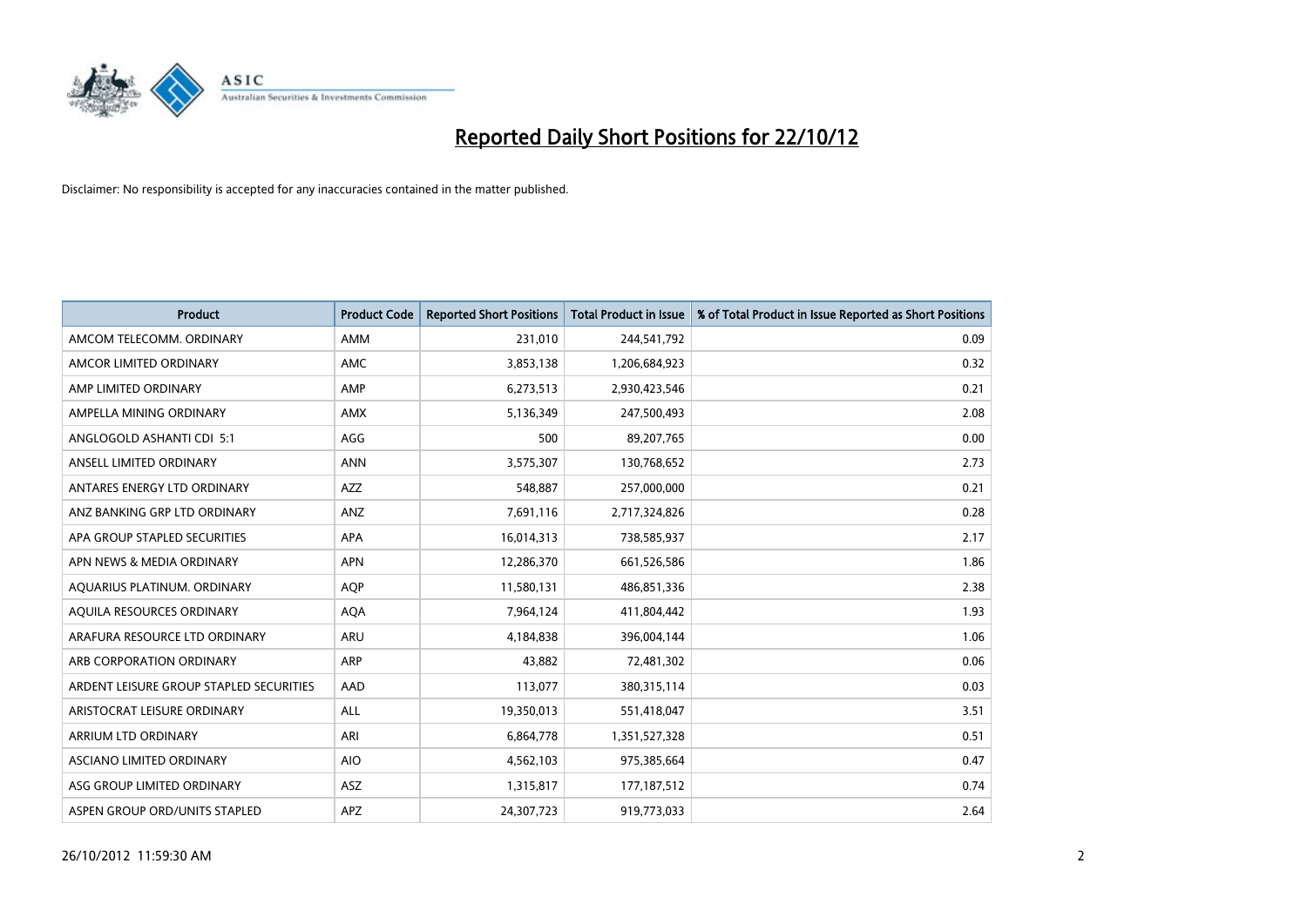

| <b>Product</b>                          | <b>Product Code</b> | <b>Reported Short Positions</b> | <b>Total Product in Issue</b> | % of Total Product in Issue Reported as Short Positions |
|-----------------------------------------|---------------------|---------------------------------|-------------------------------|---------------------------------------------------------|
| ASPIRE MINING LTD ORDINARY              | <b>AKM</b>          | 269,294                         | 620,594,556                   | 0.04                                                    |
| ASTRO JAP PROP GROUP STAPLED SECURITIES | AJA                 | 2,561                           | 58,445,002                    | 0.00                                                    |
| ASX LIMITED ORDINARY                    | <b>ASX</b>          | 3,477,285                       | 175,136,729                   | 1.99                                                    |
| ATLAS IRON LIMITED ORDINARY             | AGO                 | 11,762,175                      | 904,805,993                   | 1.30                                                    |
| <b>AURORA OIL &amp; GAS ORDINARY</b>    | <b>AUT</b>          | 6,121,442                       | 447,885,778                   | 1.37                                                    |
| AUSDRILL LIMITED ORDINARY               | <b>ASL</b>          | 6,438,422                       | 304,763,954                   | 2.11                                                    |
| AUSENCO LIMITED ORDINARY                | AAX                 | 797,473                         | 123,872,665                   | 0.64                                                    |
| <b>AUSGOLD LIMITED ORDINARY</b>         | <b>AUC</b>          | 50,000                          | 153,902,750                   | 0.03                                                    |
| <b>AUSTAL LIMITED ORDINARY</b>          | ASB                 | 136,335                         | 190,674,573                   | 0.07                                                    |
| AUSTIN ENGINEERING ORDINARY             | <b>ANG</b>          | 269,820                         | 72,314,403                    | 0.37                                                    |
| AUSTRALAND PROPERTY STAPLED SECURITY    | <b>ALZ</b>          | 445,831                         | 576,846,597                   | 0.08                                                    |
| AUSTRALIAN AGRICULT. ORDINARY           | AAC                 | 581,417                         | 312,905,085                   | 0.19                                                    |
| AUSTRALIAN INFRASTR, UNITS/ORDINARY     | <b>AIX</b>          | 3,357,158                       | 620,733,944                   | 0.54                                                    |
| AUSTRALIAN PHARM, ORDINARY              | API                 | 211,944                         | 488,115,883                   | 0.04                                                    |
| AUTOMOTIVE HOLDINGS ORDINARY            | <b>AHE</b>          | 19                              | 260,579,682                   | 0.00                                                    |
| AVJENNINGS LIMITED ORDINARY             | AVJ                 | 186,200                         | 274,588,694                   | 0.07                                                    |
| AWE LIMITED ORDINARY                    | AWE                 | 2,548,536                       | 521,871,941                   | 0.49                                                    |
| AZIMUTH RES LTD ORDINARY                | <b>AZH</b>          | 1,012,307                       | 419,864,886                   | 0.24                                                    |
| <b>BANDANNA ENERGY ORDINARY</b>         | <b>BND</b>          | 8,855,885                       | 528,481,199                   | 1.68                                                    |
| BANK OF QUEENSLAND. ORDINARY            | <b>BOQ</b>          | 9,201,253                       | 308,797,224                   | 2.98                                                    |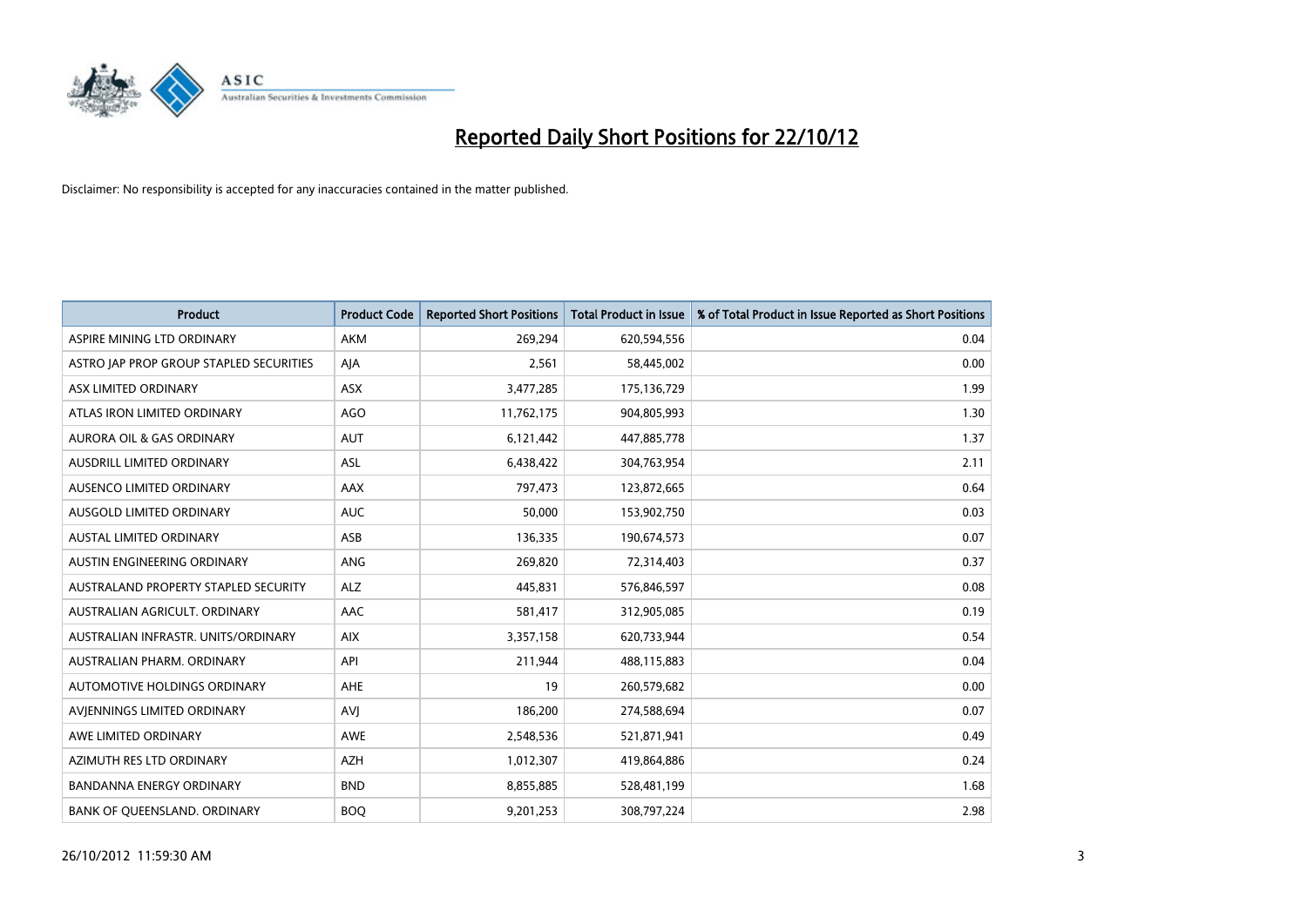

| <b>Product</b>                       | <b>Product Code</b> | <b>Reported Short Positions</b> | <b>Total Product in Issue</b> | % of Total Product in Issue Reported as Short Positions |
|--------------------------------------|---------------------|---------------------------------|-------------------------------|---------------------------------------------------------|
| <b>BASE RES LIMITED ORDINARY</b>     | <b>BSE</b>          | 479,825                         | 551,371,892                   | 0.09                                                    |
| <b>BATHURST RESOURCES ORDINARY</b>   | <b>BTU</b>          | 39,264,610                      | 696,747,997                   | 5.64                                                    |
| <b>BC IRON LIMITED ORDINARY</b>      | <b>BCI</b>          | 160,045                         | 103,861,000                   | 0.15                                                    |
| BEACH ENERGY LIMITED ORDINARY        | <b>BPT</b>          | 20,632,397                      | 1,263,677,572                 | 1.63                                                    |
| BEADELL RESOURCE LTD ORDINARY        | <b>BDR</b>          | 14,465,844                      | 735,204,752                   | 1.97                                                    |
| BENDIGO AND ADELAIDE ORDINARY        | <b>BEN</b>          | 10,044,723                      | 402,272,536                   | 2.50                                                    |
| BERKELEY RESOURCES ORDINARY          | <b>BKY</b>          | 179,238                         | 179,393,273                   | 0.10                                                    |
| BETASHARES GOLD ETF ETF UNITS        | QAU                 | 32,118                          | 2,362,245                     | 1.36                                                    |
| <b>BHP BILLITON LIMITED ORDINARY</b> | <b>BHP</b>          | 9,104,578                       | 3,211,691,105                 | 0.28                                                    |
| <b>BILLABONG ORDINARY</b>            | <b>BBG</b>          | 10,197,508                      | 478,944,292                   | 2.13                                                    |
| <b>BIOTA HOLDINGS ORDINARY</b>       | <b>BTA</b>          | 3,300,312                       | 182,763,651                   | 1.81                                                    |
| <b>BLACKMORES LIMITED ORDINARY</b>   | <b>BKL</b>          | 1,001                           | 16,781,975                    | 0.01                                                    |
| <b>BLACKTHORN RESOURCES ORDINARY</b> | <b>BTR</b>          | 150,247                         | 164,285,950                   | 0.09                                                    |
| BLUESCOPE STEEL LTD ORDINARY         | <b>BSL</b>          | 18,326,948                      | 3,349,185,247                 | 0.55                                                    |
| <b>BOART LONGYEAR ORDINARY</b>       | <b>BLY</b>          | 3,194,198                       | 461,163,412                   | 0.69                                                    |
| BORAL LIMITED. ORDINARY              | <b>BLD</b>          | 48,688,336                      | 766,235,816                   | 6.35                                                    |
| <b>BRADKEN LIMITED ORDINARY</b>      | <b>BKN</b>          | 5,759,276                       | 169,240,662                   | 3.40                                                    |
| <b>BRAMBLES LIMITED ORDINARY</b>     | <b>BXB</b>          | 4,039,275                       | 1,555,255,034                 | 0.26                                                    |
| <b>BRICKWORKS LIMITED ORDINARY</b>   | <b>BKW</b>          | 72,560                          | 147,818,132                   | 0.05                                                    |
| BT INVESTMENT MNGMNT ORDINARY        | <b>BTT</b>          | 383,033                         | 267,906,977                   | 0.14                                                    |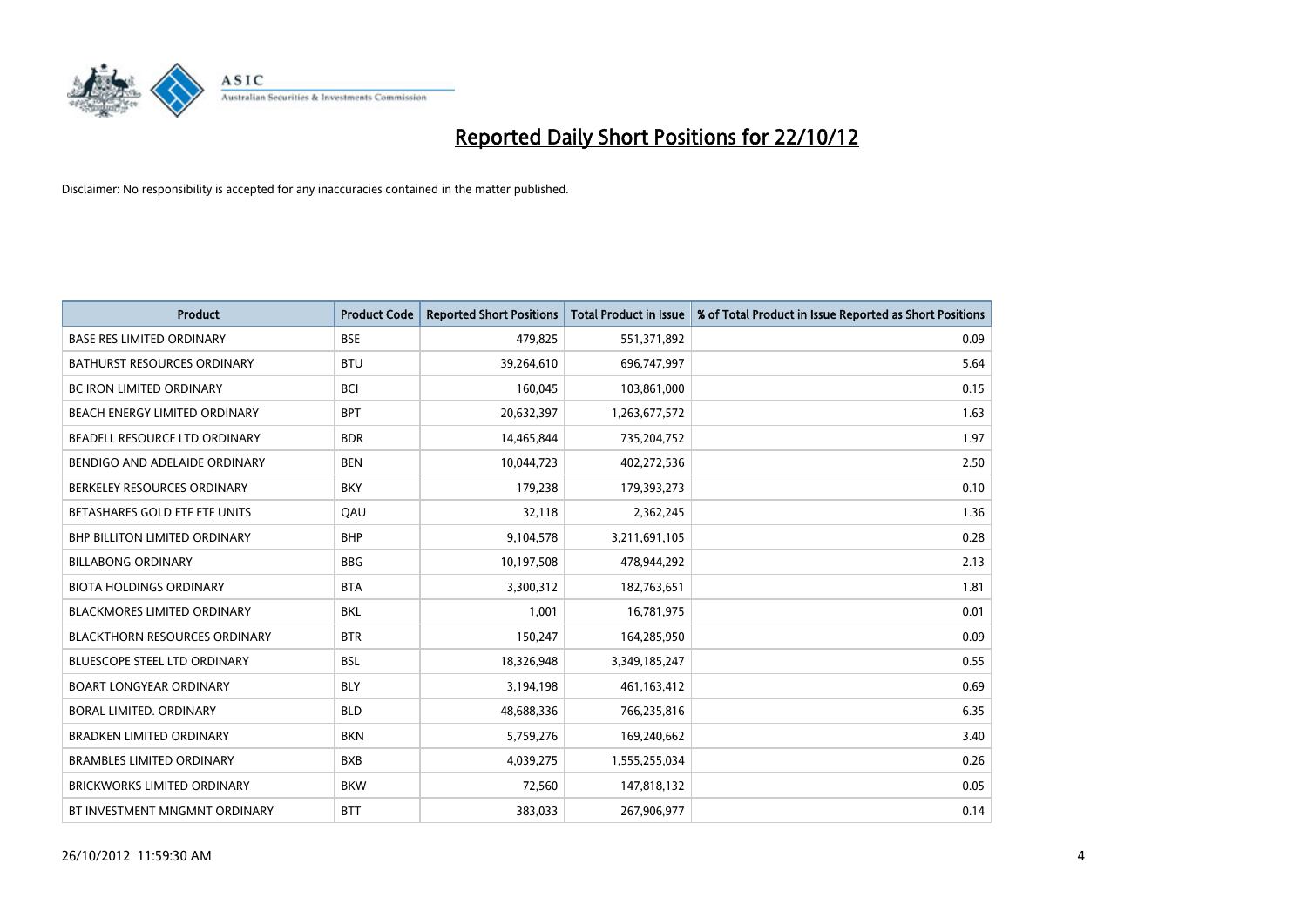

| <b>Product</b>                           | <b>Product Code</b> | <b>Reported Short Positions</b> | <b>Total Product in Issue</b> | % of Total Product in Issue Reported as Short Positions |
|------------------------------------------|---------------------|---------------------------------|-------------------------------|---------------------------------------------------------|
| <b>BUCCANEER ENERGY LTD ORDINARY</b>     | <b>BCC</b>          | 500,000                         | 1,321,445,371                 | 0.04                                                    |
| <b>BURU ENERGY ORDINARY</b>              | <b>BRU</b>          | 13,365,832                      | 265,697,599                   | 5.03                                                    |
| <b>BWP TRUST ORDINARY UNITS</b>          | <b>BWP</b>          | 4,288,396                       | 533,645,790                   | 0.80                                                    |
| CABCHARGE AUSTRALIA ORDINARY             | CAB                 | 4,702,226                       | 120,430,683                   | 3.90                                                    |
| <b>CALIBRE GROUP LTD ORDINARY</b>        | <b>CGH</b>          | 252,799                         | 293,192,506                   | 0.09                                                    |
| <b>CALTEX AUSTRALIA ORDINARY</b>         | <b>CTX</b>          | 3,161,440                       | 270,000,000                   | 1.17                                                    |
| CAPE LAMBERT RES LTD ORDINARY            | <b>CFE</b>          | 559,623                         | 689,108,792                   | 0.08                                                    |
| CARABELLA RES LTD ORDINARY               | <b>CLR</b>          | 43,250                          | 133,642,797                   | 0.03                                                    |
| <b>CARBON ENERGY ORDINARY</b>            | <b>CNX</b>          | 48,071                          | 776,306,566                   | 0.01                                                    |
| <b>CARDNO LIMITED ORDINARY</b>           | CDD                 | 3,779,070                       | 138,929,385                   | 2.72                                                    |
| CARNARVON PETROLEUM ORDINARY             | <b>CVN</b>          | 2,289,799                       | 797,569,646                   | 0.29                                                    |
| CARSALES.COM LTD ORDINARY                | <b>CRZ</b>          | 11,846,834                      | 235,162,628                   | 5.04                                                    |
| CEDAR WOODS PROP. ORDINARY               | <b>CWP</b>          | 332                             | 72,189,514                    | 0.00                                                    |
| <b>CENTRAL PETROLEUM ORDINARY</b>        | <b>CTP</b>          | 1,184,464                       | 1,384,976,265                 | 0.09                                                    |
| CENTRO RETAIL AUST ORD/UNIT STAPLED SEC  | <b>CRF</b>          | 3,050,655                       | 1,427,391,696                 | 0.21                                                    |
| <b>CERAMIC FUEL CELLS ORDINARY</b>       | <b>CFU</b>          | 275                             | 1,558,731,320                 | 0.00                                                    |
| CFS RETAIL TRUST GRP STAPLED SECURITIES  | <b>CFX</b>          | 44,728,403                      | 2,828,495,659                 | 1.58                                                    |
| CHALLENGER DIV.PRO. STAPLED UNITS        | <b>CDI</b>          | 6,143                           | 214,101,013                   | 0.00                                                    |
| <b>CHALLENGER INFRAST, STAPLED UNITS</b> | <b>CIF</b>          | 862,144                         | 316,223,785                   | 0.27                                                    |
| CHALLENGER LIMITED ORDINARY              | <b>CGF</b>          | 8,030,426                       | 544,652,710                   | 1.47                                                    |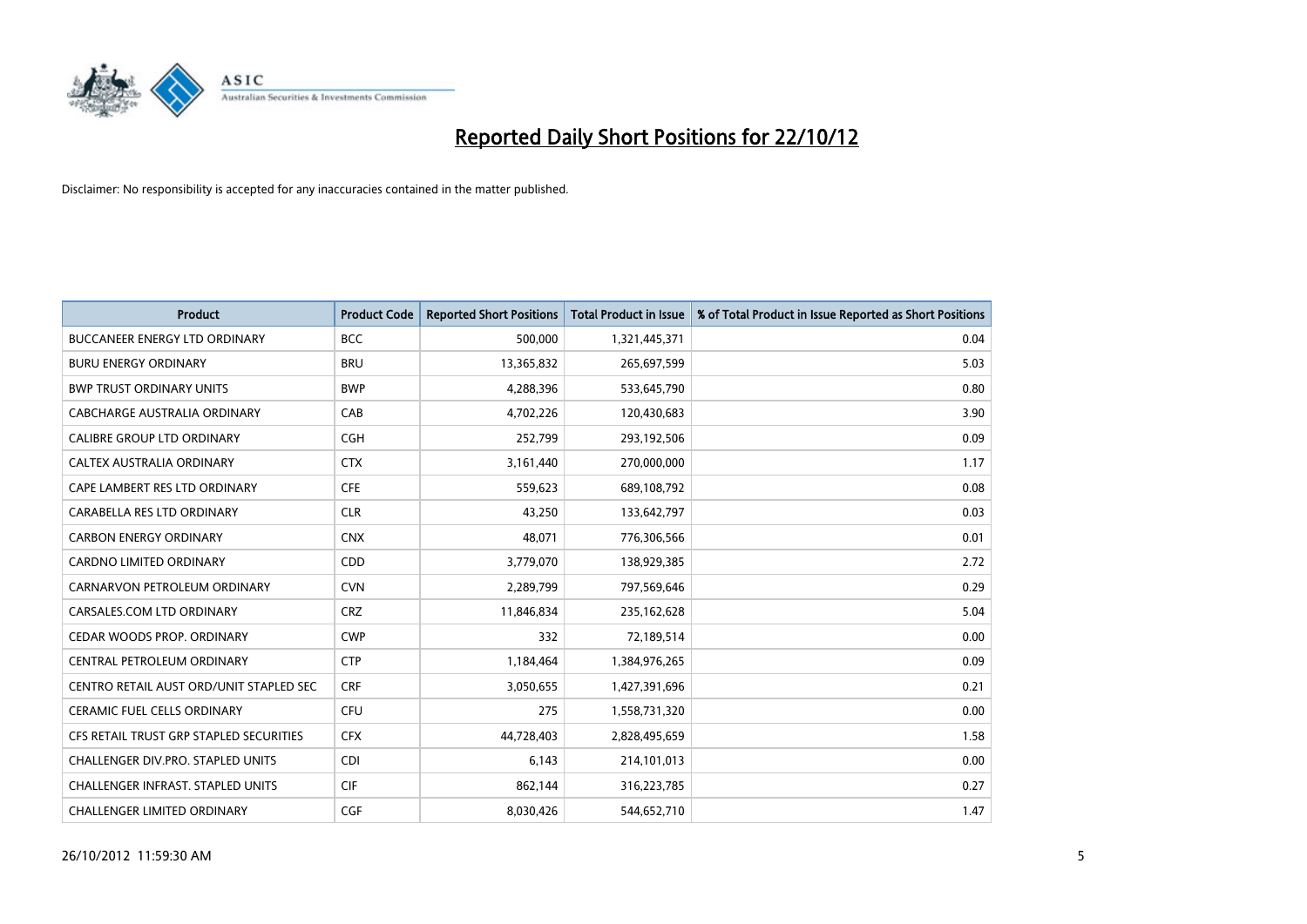

| <b>Product</b>                          | <b>Product Code</b> | <b>Reported Short Positions</b> | <b>Total Product in Issue</b> | % of Total Product in Issue Reported as Short Positions |
|-----------------------------------------|---------------------|---------------------------------|-------------------------------|---------------------------------------------------------|
| CHARTER HALL GROUP STAPLED US PROHIBIT. | <b>CHC</b>          | 301,721                         | 298,684,347                   | 0.10                                                    |
| <b>CHARTER HALL RETAIL UNITS</b>        | <b>COR</b>          | 2,416,311                       | 299,628,571                   | 0.81                                                    |
| <b>CHORUS LIMITED ORDINARY</b>          | <b>CNU</b>          | 915,542                         | 385,082,123                   | 0.24                                                    |
| CITIGOLD CORP LTD ORDINARY              | <b>CTO</b>          | 1,234,834                       | 1,238,622,051                 | 0.10                                                    |
| <b>CLOUGH LIMITED ORDINARY</b>          | <b>CLO</b>          | 143,815                         | 773,989,006                   | 0.02                                                    |
| <b>CNPR GRP UNITS/ORD STAPLED</b>       | <b>CNP</b>          | 2,537                           | 972,414,514                   | 0.00                                                    |
| COAL OF AFRICA LTD ORDINARY             | <b>CZA</b>          | 120,847                         | 800,951,034                   | 0.02                                                    |
| COALSPUR MINES LTD ORDINARY             | <b>CPL</b>          | 13,670,988                      | 620,729,899                   | 2.20                                                    |
| COCA-COLA AMATIL ORDINARY               | <b>CCL</b>          | 4,964,361                       | 762,133,414                   | 0.65                                                    |
| <b>COCHLEAR LIMITED ORDINARY</b>        | <b>COH</b>          | 4,878,355                       | 56,972,605                    | 8.56                                                    |
| COCKATOO COAL ORDINARY                  | <b>COK</b>          | 13,884,014                      | 1,016,746,908                 | 1.37                                                    |
| <b>CODAN LIMITED ORDINARY</b>           | <b>CDA</b>          | 50,001                          | 176,862,573                   | 0.03                                                    |
| COFFEY INTERNATIONAL ORDINARY           | <b>COF</b>          | 193,476                         | 255,833,165                   | 0.08                                                    |
| <b>COLLINS FOODS LTD ORDINARY</b>       | <b>CKF</b>          | 23,670                          | 93,000,003                    | 0.03                                                    |
| COMMONWEALTH BANK, ORDINARY             | <b>CBA</b>          | 14,284,485                      | 1,609,180,841                 | 0.89                                                    |
| <b>COMMONWEALTH PROP ORDINARY UNITS</b> | <b>CPA</b>          | 21,391,251                      | 2,347,003,413                 | 0.91                                                    |
| <b>COMPASS RESOURCES ORDINARY</b>       | <b>CMR</b>          | 7,472                           | 1,403,744,100                 | 0.00                                                    |
| COMPUTERSHARE LTD ORDINARY              | CPU                 | 9,961,177                       | 555,664,059                   | 1.79                                                    |
| CONSOLIDATED MEDIA, ORDINARY            | <b>CMI</b>          | 61,314                          | 561,834,996                   | 0.01                                                    |
| CONTINENTAL COAL LTD ORDINARY           | CCC                 | 983                             | 445,894,046                   | 0.00                                                    |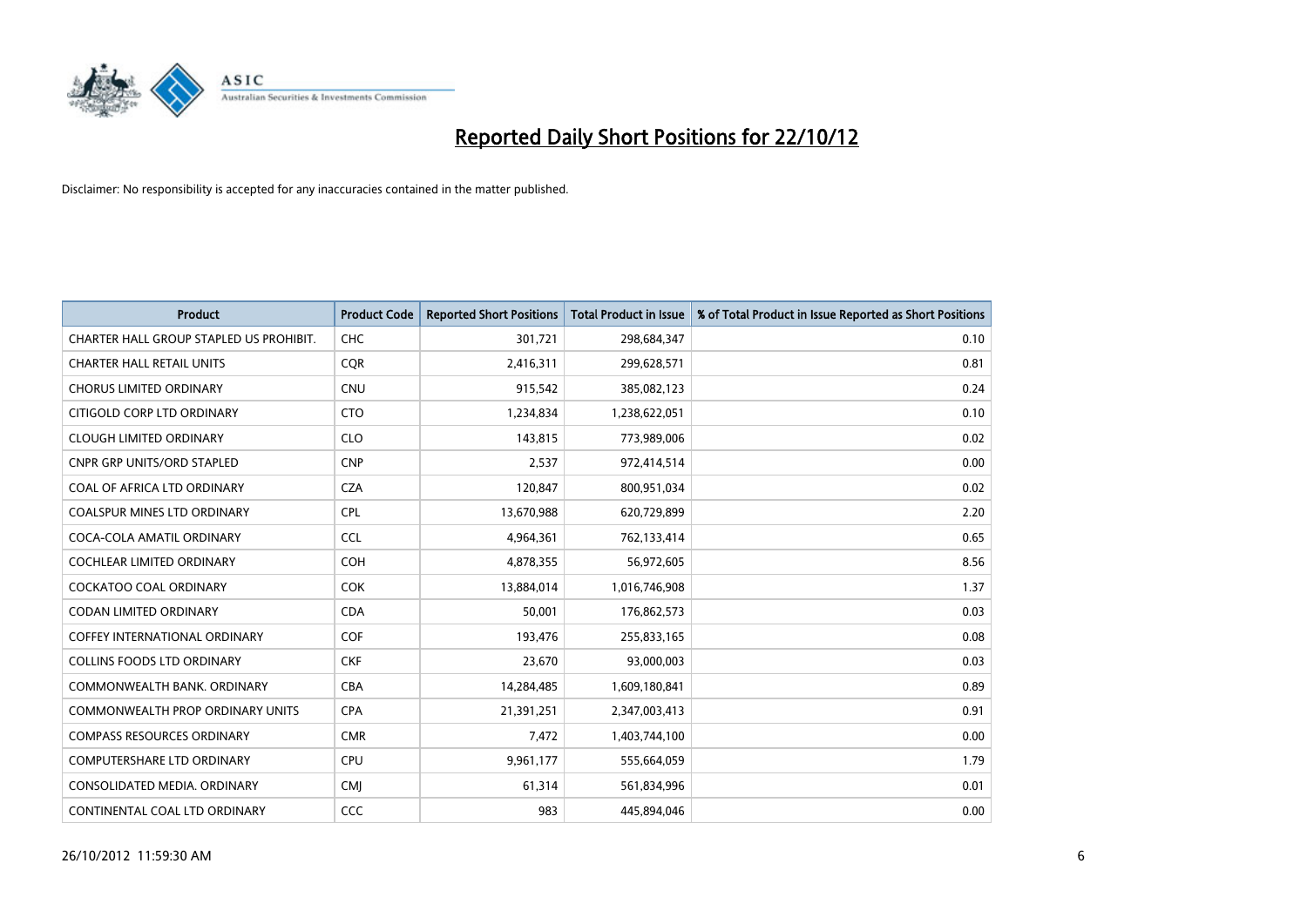

| <b>Product</b>                          | <b>Product Code</b> | <b>Reported Short Positions</b> | Total Product in Issue | % of Total Product in Issue Reported as Short Positions |
|-----------------------------------------|---------------------|---------------------------------|------------------------|---------------------------------------------------------|
| <b>COOPER ENERGY LTD ORDINARY</b>       | <b>COE</b>          | 124,587                         | 328,694,257            | 0.04                                                    |
| <b>CORP TRAVEL LIMITED ORDINARY</b>     | <b>CTD</b>          | 134,863                         | 74,971,020             | 0.18                                                    |
| <b>CREDIT CORP GROUP ORDINARY</b>       | CCP                 | 45,527                          | 45,932,899             | 0.10                                                    |
| <b>CROMWELL PROP STAPLED SECURITIES</b> | <b>CMW</b>          | 86,381                          | 1,222,114,479          | 0.01                                                    |
| <b>CROWN LIMITED ORDINARY</b>           | <b>CWN</b>          | 7,636,371                       | 728,394,185            | 1.05                                                    |
| <b>CSG LIMITED ORDINARY</b>             | CSV                 | 443,488                         | 282,567,499            | 0.16                                                    |
| <b>CSL LIMITED ORDINARY</b>             | <b>CSL</b>          | 2,773,788                       | 502,463,783            | 0.55                                                    |
| <b>CSR LIMITED ORDINARY</b>             | <b>CSR</b>          | 43,311,369                      | 506,000,315            | 8.56                                                    |
| <b>CUDECO LIMITED ORDINARY</b>          | CDU                 | 4,128,970                       | 188,343,961            | 2.19                                                    |
| DART ENERGY LTD ORDINARY                | <b>DTE</b>          | 16,383,923                      | 812,740,406            | 2.02                                                    |
| DATA#3 LIMITED ORDINARY                 | <b>DTL</b>          | 655                             | 153,974,950            | 0.00                                                    |
| DAVID JONES LIMITED ORDINARY            | <b>DJS</b>          | 47,811,553                      | 528,655,600            | 9.04                                                    |
| <b>DECMIL GROUP LIMITED ORDINARY</b>    | <b>DCG</b>          | 503,770                         | 168,203,219            | 0.30                                                    |
| DEXUS PROPERTY GROUP STAPLED UNITS      | <b>DXS</b>          | 9,130,007                       | 4,839,024,176          | 0.19                                                    |
| DISCOVERY METALS LTD ORDINARY           | <b>DML</b>          | 7,411,166                       | 484,771,941            | 1.53                                                    |
| DOMINO PIZZA ENTERPR ORDINARY           | <b>DMP</b>          | 193,471                         | 70,092,674             | 0.28                                                    |
| DORAY MINERALS LTD ORDINARY             | <b>DRM</b>          | 119,392                         | 94,070,503             | 0.13                                                    |
| DOWNER EDI LIMITED ORDINARY             | <b>DOW</b>          | 10,922,894                      | 429,100,296            | 2.55                                                    |
| DRILLSEARCH ENERGY ORDINARY             | <b>DLS</b>          | 1,499,904                       | 386,468,803            | 0.39                                                    |
| DUET GROUP STAPLED US PROHIBIT.         | <b>DUE</b>          | 6.057.642                       | 1,116,638,606          | 0.54                                                    |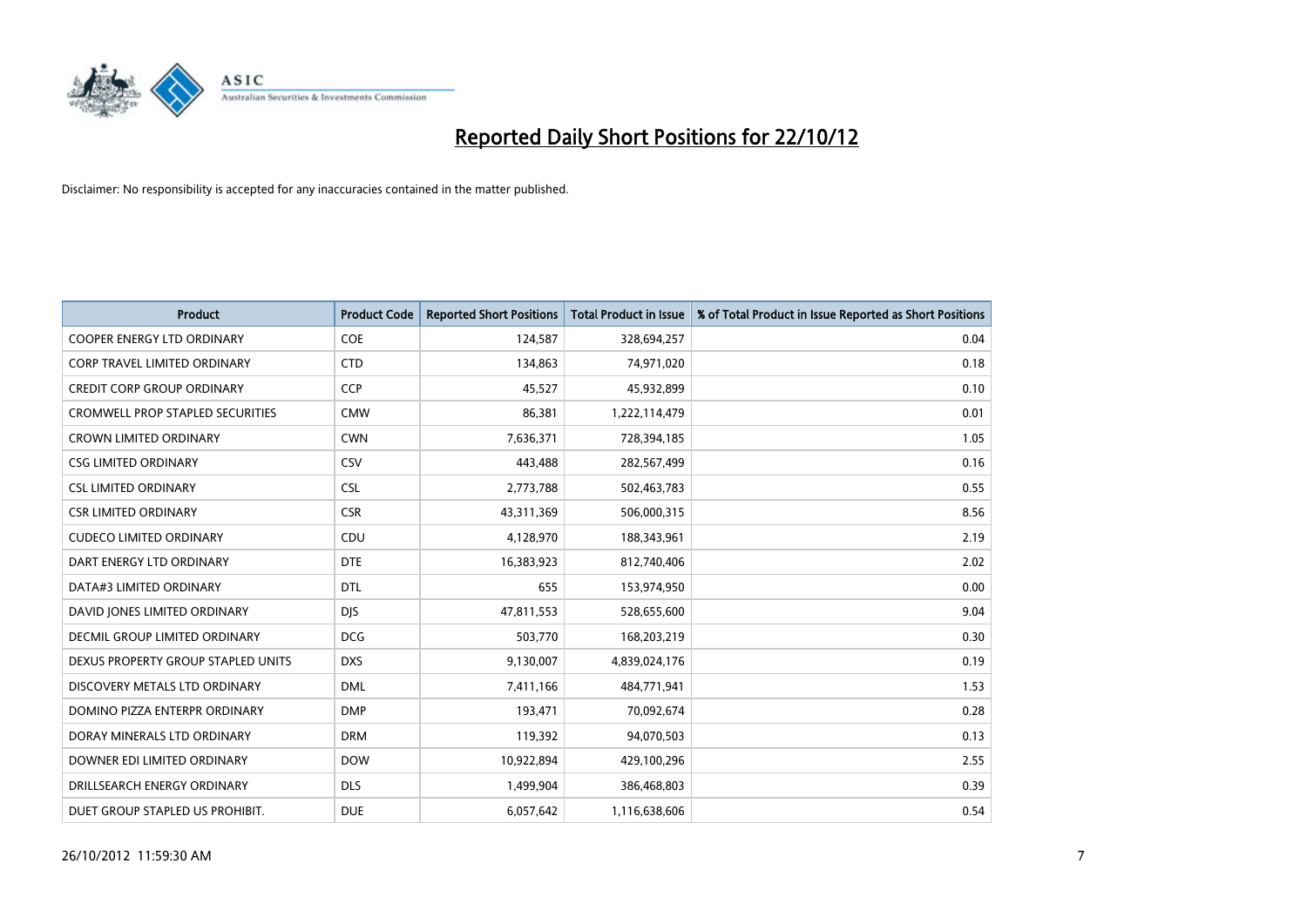

| <b>Product</b>                        | <b>Product Code</b> | <b>Reported Short Positions</b> | <b>Total Product in Issue</b> | % of Total Product in Issue Reported as Short Positions |
|---------------------------------------|---------------------|---------------------------------|-------------------------------|---------------------------------------------------------|
| DULUXGROUP LIMITED ORDINARY           | <b>DLX</b>          | 9,523,651                       | 368,984,902                   | 2.58                                                    |
| ECHO ENTERTAINMENT ORDINARY           | <b>EGP</b>          | 13,142,487                      | 825,672,730                   | 1.59                                                    |
| <b>ELDERS LIMITED ORDINARY</b>        | <b>ELD</b>          | 17,460,712                      | 448,598,480                   | 3.89                                                    |
| ELEMENTAL MINERALS ORDINARY           | <b>ELM</b>          | 147,320                         | 243,614,280                   | 0.06                                                    |
| ELEMENTOS LIMITED ORDINARY            | <b>ELT</b>          | 16                              | 148,290,347                   | 0.00                                                    |
| <b>EMECO HOLDINGS ORDINARY</b>        | <b>EHL</b>          | 4,395,403                       | 627,358,365                   | 0.70                                                    |
| <b>ENDEAVOUR MIN CORP CDI 1:1</b>     | <b>EVR</b>          | 221,756                         | 124,063,901                   | 0.18                                                    |
| ENERGY RESOURCES ORDINARY 'A'         | <b>ERA</b>          | 7,942,512                       | 517,725,062                   | 1.53                                                    |
| <b>ENERGY WORLD CORPOR, ORDINARY</b>  | <b>EWC</b>          | 21,920,270                      | 1,734,166,672                 | 1.26                                                    |
| <b>ENERO GROUP LTD ORDINARY</b>       | EGG                 | 1,280                           | 85,604,954                    | 0.00                                                    |
| ENVESTRA LIMITED ORDINARY             | <b>ENV</b>          | 16,126,220                      | 1,572,392,111                 | 1.03                                                    |
| EQUATORIAL RES LTD ORDINARY           | EQX                 | 87,273                          | 117,235,353                   | 0.07                                                    |
| EVOLUTION MINING LTD ORDINARY         | <b>EVN</b>          | 1,648,993                       | 707,942,989                   | 0.23                                                    |
| EXCO RESOURCES LTD ORDINARY           | EXS                 | 30                              | 367,244,187                   | 0.00                                                    |
| FAIRFAX MEDIA LTD ORDINARY            | <b>FXI</b>          | 352,958,657                     | 2,351,955,725                 | 15.01                                                   |
| FAR LTD ORDINARY                      | FAR                 | 21,000,000                      | 2,499,846,742                 | 0.84                                                    |
| FISHER & PAYKEL H. ORDINARY           | <b>FPH</b>          | 34,877                          | 538,095,634                   | 0.01                                                    |
| FKP PROPERTY GROUP STAPLED SECURITIES | <b>FKP</b>          | 68,161,135                      | 2,251,016,386                 | 3.03                                                    |
| FLEETWOOD CORP ORDINARY               | <b>FWD</b>          | 1,321,866                       | 59,781,187                    | 2.21                                                    |
| FLETCHER BUILDING ORDINARY            | <b>FBU</b>          | 10,148,997                      | 684,793,538                   | 1.48                                                    |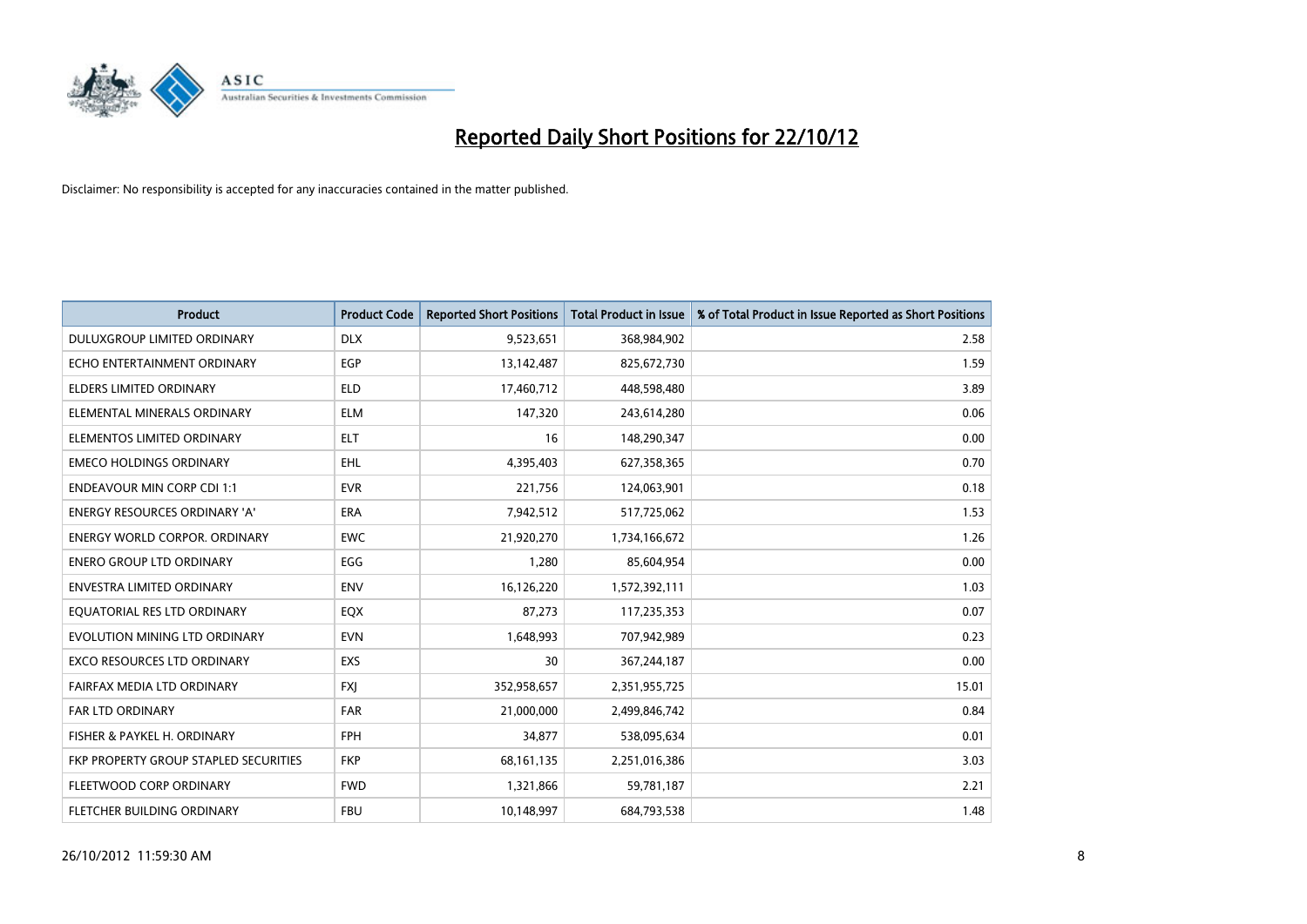

| <b>Product</b>                            | <b>Product Code</b> | <b>Reported Short Positions</b> | <b>Total Product in Issue</b> | % of Total Product in Issue Reported as Short Positions |
|-------------------------------------------|---------------------|---------------------------------|-------------------------------|---------------------------------------------------------|
| <b>FLEXIGROUP LIMITED ORDINARY</b>        | <b>FXL</b>          | 155,918                         | 286,986,003                   | 0.05                                                    |
| FLIGHT CENTRE ORDINARY                    | <b>FLT</b>          | 12,865,552                      | 100,149,257                   | 12.85                                                   |
| <b>FLINDERS MINES LTD ORDINARY</b>        | <b>FMS</b>          | 972,411                         | 1,821,300,404                 | 0.05                                                    |
| FOCUS MINERALS LTD ORDINARY               | <b>FML</b>          | 158,633                         | 4,320,773,701                 | 0.00                                                    |
| <b>FORGE GROUP LIMITED ORDINARY</b>       | FGE                 | 512,953                         | 86,169,014                    | 0.60                                                    |
| FORTESCUE METALS GRP ORDINARY             | <b>FMG</b>          | 208,147,148                     | 3,113,798,659                 | 6.68                                                    |
| <b>G.U.D. HOLDINGS ORDINARY</b>           | <b>GUD</b>          | 1,205,888                       | 71,341,319                    | 1.69                                                    |
| <b>G8 EDUCATION LIMITED ORDINARY</b>      | <b>GEM</b>          | 48,831                          | 236,093,926                   | 0.02                                                    |
| <b>GALAXY RESOURCES ORDINARY</b>          | <b>GXY</b>          | 2,929,216                       | 506,359,341                   | 0.58                                                    |
| <b>GENETIC TECHNOLOGIES ORDINARY</b>      | <b>GTG</b>          | 1,364,100                       | 464,771,819                   | 0.29                                                    |
| <b>GEODYNAMICS LIMITED ORDINARY</b>       | GDY                 | 850                             | 406,452,608                   | 0.00                                                    |
| <b>GINDALBIE METALS LTD ORDINARY</b>      | <b>GBG</b>          | 60,734,288                      | 1,247,487,454                 | 4.87                                                    |
| <b>GLOBAL MINING ORDINARY</b>             | <b>GMI</b>          | 346,381                         | 181,898,994                   | 0.19                                                    |
| <b>GOODMAN FIELDER, ORDINARY</b>          | <b>GFF</b>          | 24,009,887                      | 1,955,559,207                 | 1.23                                                    |
| <b>GOODMAN GROUP STAPLED US PROHIBIT.</b> | <b>GMG</b>          | 10,789,031                      | 1,607,517,309                 | 0.67                                                    |
| <b>GPT GROUP STAPLED SEC.</b>             | <b>GPT</b>          | 6,726,895                       | 1,766,785,075                 | 0.38                                                    |
| <b>GRAINCORP LIMITED A CLASS ORDINARY</b> | <b>GNC</b>          | 2,875,873                       | 228,241,481                   | 1.26                                                    |
| <b>GRANGE RESOURCES. ORDINARY</b>         | <b>GRR</b>          | 958,841                         | 1,155,487,102                 | 0.08                                                    |
| <b>GREENLAND MIN EN LTD ORDINARY</b>      | GGG                 | 3,751,553                       | 539,479,385                   | 0.70                                                    |
| <b>GRYPHON MINERALS LTD ORDINARY</b>      | GRY                 | 19,671,239                      | 348,264,983                   | 5.65                                                    |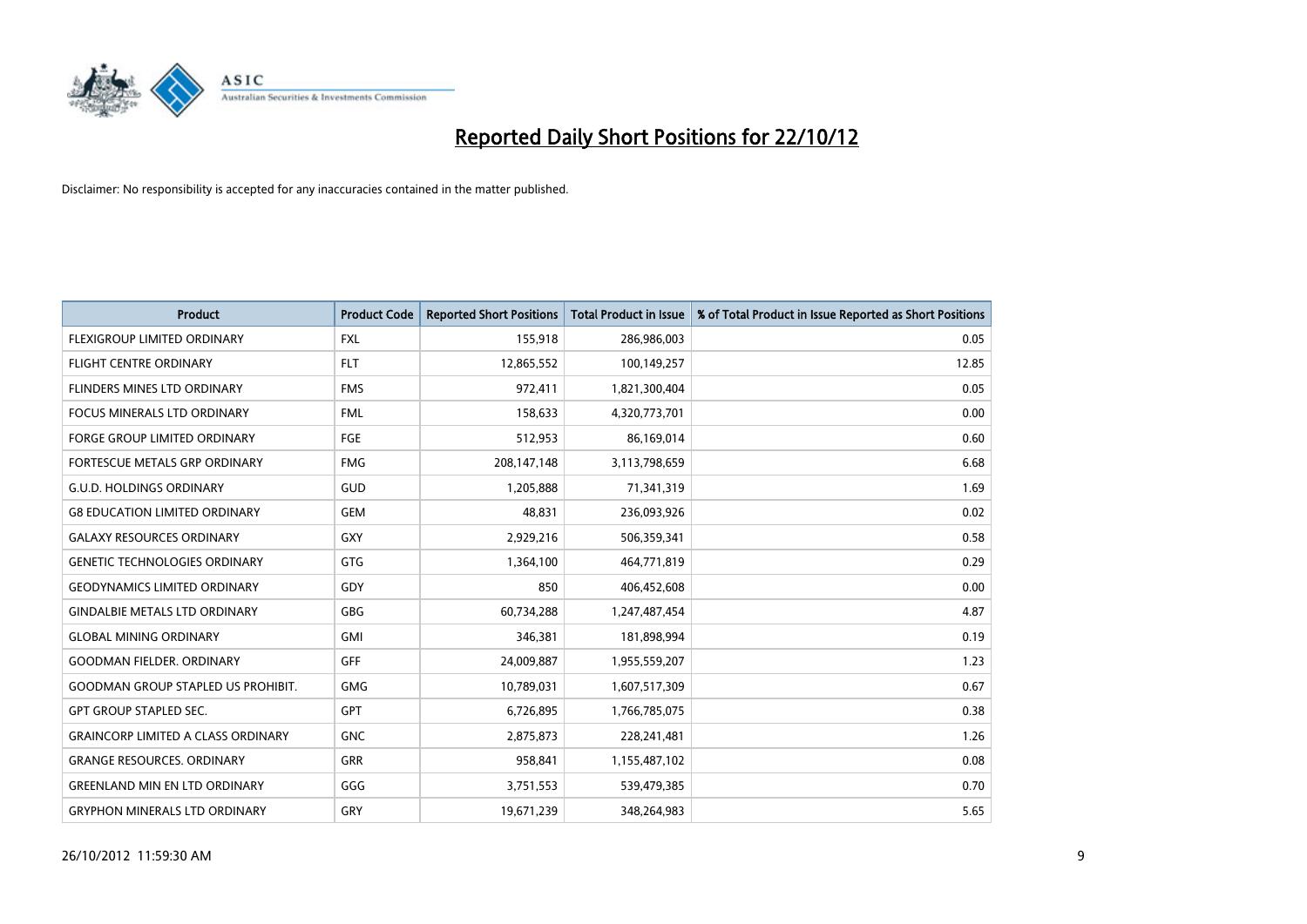

| <b>Product</b>                               | <b>Product Code</b> | <b>Reported Short Positions</b> | <b>Total Product in Issue</b> | % of Total Product in Issue Reported as Short Positions |
|----------------------------------------------|---------------------|---------------------------------|-------------------------------|---------------------------------------------------------|
| <b>GUILDFORD COAL LTD ORDINARY</b>           | <b>GUF</b>          | 2,243,024                       | 521,046,899                   | 0.43                                                    |
| <b>GUIARAT NRE COAL LTD ORDINARY</b>         | <b>GNM</b>          | 8,100                           | 1,123,137,858                 | 0.00                                                    |
| <b>GUNNS LIMITED ORDINARY</b>                | <b>GNS</b>          | 51,528,090                      | 848,401,559                   | 6.07                                                    |
| <b>GWA GROUP LTD ORDINARY</b>                | <b>GWA</b>          | 11,312,185                      | 304,706,899                   | 3.71                                                    |
| HARVEY NORMAN ORDINARY                       | <b>HVN</b>          | 94,891,834                      | 1,062,316,784                 | 8.93                                                    |
| HASTIE GROUP LIMITED ORDINARY                | <b>HST</b>          | 233,914                         | 137,353,504                   | 0.17                                                    |
| <b>HASTINGS DIVERSIFIED STAPLED SECURITY</b> | <b>HDF</b>          | 1,078,273                       | 560,324,158                   | 0.19                                                    |
| <b>HENDERSON GROUP CDI 1:1</b>               | <b>HGG</b>          | 5,563,642                       | 706,654,885                   | 0.79                                                    |
| HFA HOLDINGS LIMITED ORDINARY                | <b>HFA</b>          | 3,809                           | 117,332,831                   | 0.00                                                    |
| HILLGROVE RES LTD ORDINARY                   | <b>HGO</b>          | 2,971,219                       | 1,022,760,221                 | 0.29                                                    |
| HILLS HOLDINGS LTD ORDINARY                  | <b>HIL</b>          | 3,116,479                       | 246,500,444                   | 1.26                                                    |
| HORIZON OIL LIMITED ORDINARY                 | <b>HZN</b>          | 31,751,737                      | 1,130,811,515                 | 2.81                                                    |
| ICON ENERGY LIMITED ORDINARY                 | <b>ICN</b>          | 72                              | 469,301,394                   | 0.00                                                    |
| <b>IINET LIMITED ORDINARY</b>                | <b>IIN</b>          | 16                              | 161,238,847                   | 0.00                                                    |
| <b>ILUKA RESOURCES ORDINARY</b>              | ILU                 | 52,997,946                      | 418,700,517                   | 12.66                                                   |
| <b>IMDEX LIMITED ORDINARY</b>                | <b>IMD</b>          | 1,460,953                       | 208,235,426                   | 0.70                                                    |
| <b>INCITEC PIVOT ORDINARY</b>                | <b>IPL</b>          | 9,114,993                       | 1,628,730,107                 | 0.56                                                    |
| INDEPENDENCE GROUP ORDINARY                  | <b>IGO</b>          | 9,470,573                       | 232,882,535                   | 4.07                                                    |
| <b>INDOPHIL RESOURCES ORDINARY</b>           | <b>IRN</b>          | 60,089                          | 1,203,146,194                 | 0.00                                                    |
| INDUSTREA LIMITED ORDINARY                   | <b>IDL</b>          | 9,244,780                       | 370,268,218                   | 2.50                                                    |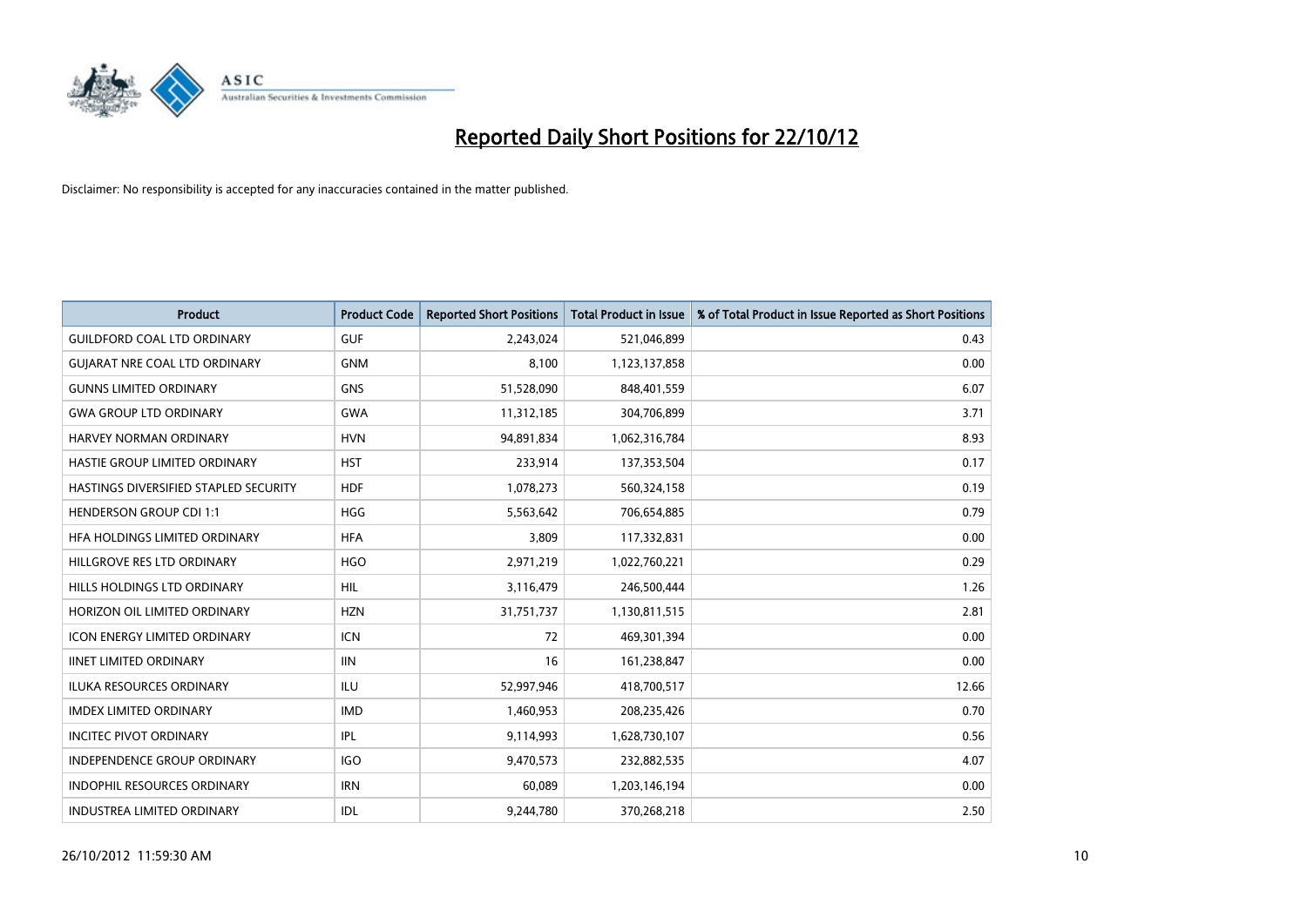

| <b>Product</b>                                  | <b>Product Code</b> | <b>Reported Short Positions</b> | <b>Total Product in Issue</b> | % of Total Product in Issue Reported as Short Positions |
|-------------------------------------------------|---------------------|---------------------------------|-------------------------------|---------------------------------------------------------|
| <b>INFIGEN ENERGY STAPLED SECURITIES</b>        | <b>IFN</b>          | 4,025,625                       | 762,265,972                   | 0.53                                                    |
| <b>INSURANCE AUSTRALIA ORDINARY</b>             | IAG                 | 6,746,291                       | 2,079,034,021                 | 0.32                                                    |
| <b>INTEGRA MINING LTD, ORDINARY</b>             | <b>IGR</b>          | 2,002,989                       | 934,440,899                   | 0.21                                                    |
| INTREPID MINES ORDINARY                         | <b>IAU</b>          | 5,893,085                       | 553,802,270                   | 1.06                                                    |
| <b>INVESTA OFFICE FUND STAPLED SECURITIES</b>   | <b>IOF</b>          | 1,983,082                       | 614,047,458                   | 0.32                                                    |
| <b>INVOCARE LIMITED ORDINARY</b>                | <b>IVC</b>          | 3,561,085                       | 110,030,298                   | 3.24                                                    |
| <b>ION LIMITED ORDINARY</b>                     | <b>ION</b>          | 164,453                         | 256,365,105                   | 0.06                                                    |
| <b>IOOF HOLDINGS LTD ORDINARY</b>               | <b>IFL</b>          | 1,143,783                       | 229,794,395                   | 0.50                                                    |
| <b>IRESS LIMITED ORDINARY</b>                   | <b>IRE</b>          | 2,297,752                       | 128,620,231                   | 1.79                                                    |
| <b>IRON ORE HOLDINGS ORDINARY</b>               | <b>IOH</b>          | 39,352                          | 161,174,005                   | 0.02                                                    |
| ISHARES MSCI EM MKTS CDI 1:1                    | IEM                 | 2,052                           | 425,700,000                   | 0.00                                                    |
| <b>IVANHOE AUSTRALIA ORDINARY</b>               | <b>IVA</b>          | 1,794,310                       | 555,583,643                   | 0.32                                                    |
| <b>JAMES HARDIE INDUST CHESS DEPOSITARY INT</b> | <b>IHX</b>          | 9,250,865                       | 439,580,130                   | 2.10                                                    |
| <b>IB HI-FI LIMITED ORDINARY</b>                | <b>IBH</b>          | 21,115,184                      | 98,850,643                    | 21.36                                                   |
| <b>JUPITER MINES ORDINARY</b>                   | <b>IMS</b>          | 75                              | 2,281,835,383                 | 0.00                                                    |
| KAGARA LTD ORDINARY                             | KZL                 | 3,001,465                       | 798,953,117                   | 0.38                                                    |
| KANGAROO RES LTD ORDINARY                       | <b>KRL</b>          | 191,785                         | 3,434,430,012                 | 0.01                                                    |
| KAROON GAS AUSTRALIA ORDINARY                   | <b>KAR</b>          | 471,998                         | 221,420,769                   | 0.21                                                    |
| KATHMANDU HOLD LTD ORDINARY                     | <b>KMD</b>          | 727,002                         | 200,165,940                   | 0.36                                                    |
| <b>KBL MINING LIMITED ORDINARY</b>              | <b>KBL</b>          | 1,820                           | 292,335,629                   | 0.00                                                    |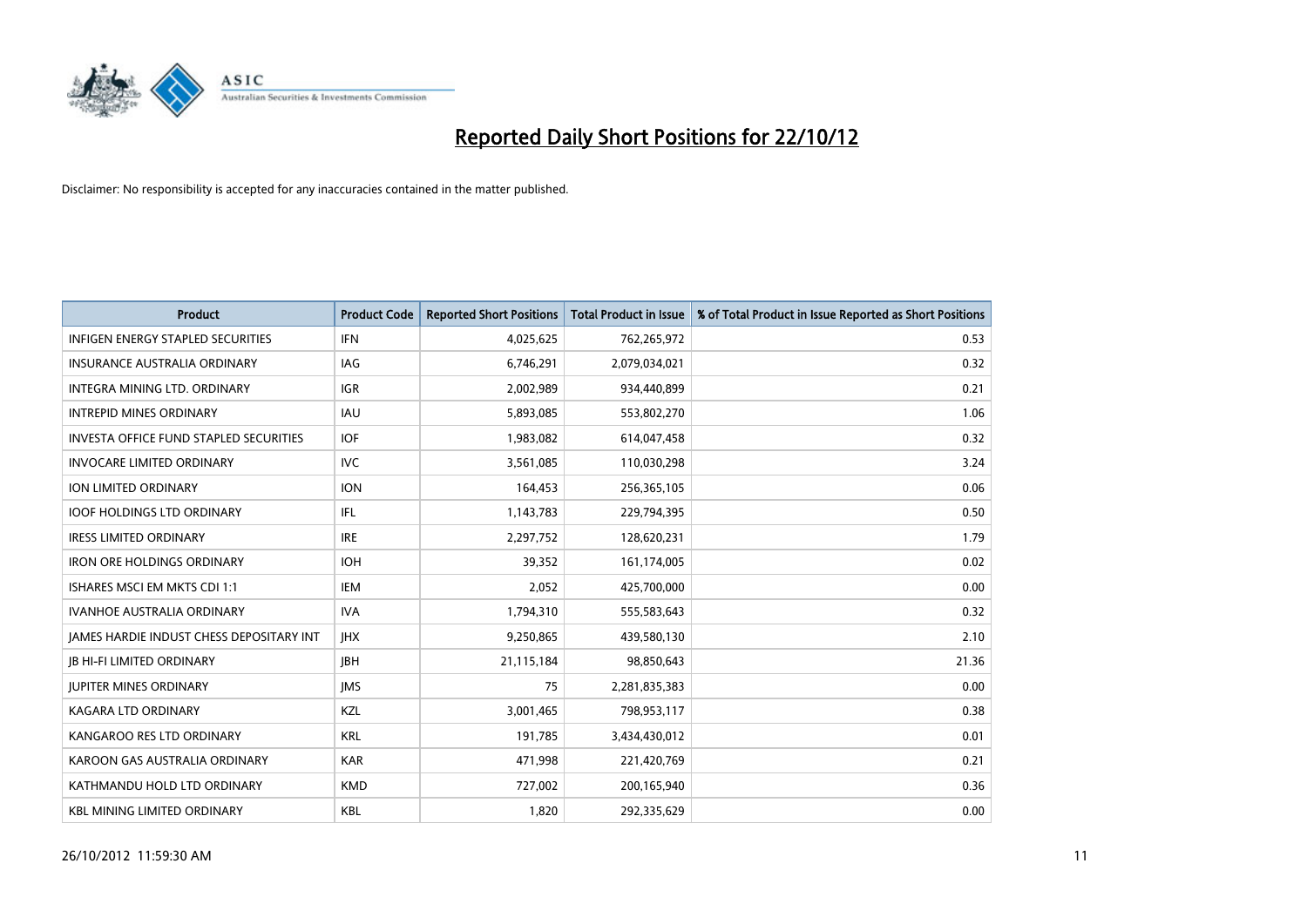

| <b>Product</b>                        | <b>Product Code</b> | <b>Reported Short Positions</b> | <b>Total Product in Issue</b> | % of Total Product in Issue Reported as Short Positions |
|---------------------------------------|---------------------|---------------------------------|-------------------------------|---------------------------------------------------------|
| KENTOR GOLD LIMITED ORDINARY          | KGL                 | 275                             | 140,040,563                   | 0.00                                                    |
| KINGSGATE CONSOLID. ORDINARY          | <b>KCN</b>          | 7,583,166                       | 151,744,838                   | 5.00                                                    |
| KINGSROSE MINING LTD ORDINARY         | <b>KRM</b>          | 9,251                           | 289,893,617                   | 0.00                                                    |
| LEIGHTON HOLDINGS ORDINARY            | LEI                 | 13,757,639                      | 337,088,765                   | 4.08                                                    |
| LEND LEASE GROUP UNIT/ORD STAPLED     | LLC                 | 6,808,036                       | 574,351,883                   | 1.19                                                    |
| LINC ENERGY LTD ORDINARY              | <b>LNC</b>          | 14,252,205                      | 504,487,631                   | 2.83                                                    |
| LIQUEFIED NATURAL ORDINARY            | <b>LNG</b>          | 272,800                         | 267,699,015                   | 0.10                                                    |
| LYNAS CORPORATION ORDINARY            | <b>LYC</b>          | 234,522,559                     | 1,716,159,363                 | 13.67                                                   |
| M2 TELECOMMUNICATION ORDINARY         | <b>MTU</b>          | 5,748,468                       | 156,946,954                   | 3.66                                                    |
| <b>MACA LIMITED ORDINARY</b>          | <b>MLD</b>          | 16,034                          | 150,000,000                   | 0.01                                                    |
| <b>MACMAHON HOLDINGS ORDINARY</b>     | <b>MAH</b>          | 7,267,653                       | 757,017,561                   | 0.96                                                    |
| MACQ ATLAS ROADS GRP ORDINARY STAPLED | <b>MQA</b>          | 3,164,535                       | 478,531,436                   | 0.66                                                    |
| MACQUARIE GROUP LTD ORDINARY          | <b>MOG</b>          | 8,775,257                       | 338,960,469                   | 2.59                                                    |
| MAGELLAN FIN GRP LTD ORDINARY         | <b>MFG</b>          | 1,144                           | 152,558,341                   | 0.00                                                    |
| <b>MATRIX C &amp; E LTD ORDINARY</b>  | <b>MCE</b>          | 4,078,370                       | 94,555,428                    | 4.31                                                    |
| <b>MAVERICK DRILLING ORDINARY</b>     | <b>MAD</b>          | 1,994,908                       | 452,726,751                   | 0.44                                                    |
| MAYNE PHARMA LTD ORDINARY             | <b>MYX</b>          | 70,488                          | 225,893,868                   | 0.03                                                    |
| MCMILLAN SHAKESPEARE ORDINARY         | <b>MMS</b>          | 72,134                          | 74,523,965                    | 0.10                                                    |
| MEDUSA MINING LTD ORDINARY            | <b>MML</b>          | 2,424,914                       | 188,903,911                   | 1.28                                                    |
| MELBOURNE IT LIMITED ORDINARY         | <b>MLB</b>          | 492,222                         | 81,965,992                    | 0.60                                                    |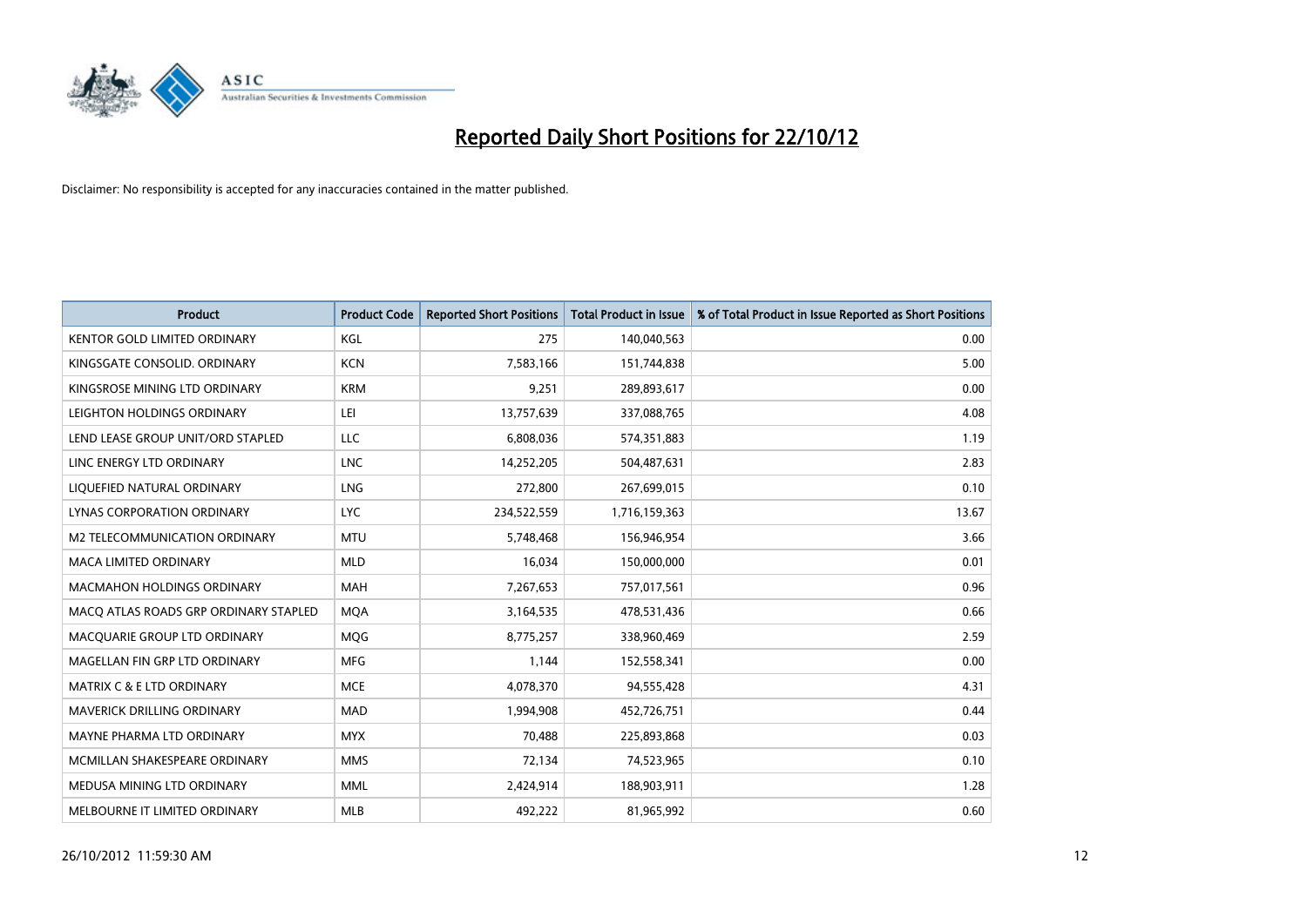

| <b>Product</b>                     | <b>Product Code</b> | <b>Reported Short Positions</b> | <b>Total Product in Issue</b> | % of Total Product in Issue Reported as Short Positions |
|------------------------------------|---------------------|---------------------------------|-------------------------------|---------------------------------------------------------|
| MEO AUSTRALIA LTD ORDINARY         | <b>MEO</b>          | 3,865,948                       | 539,913,260                   | 0.72                                                    |
| MERMAID MARINE ORDINARY            | <b>MRM</b>          | 1,583,850                       | 223,694,865                   | 0.71                                                    |
| MESOBLAST LIMITED ORDINARY         | <b>MSB</b>          | 16,561,904                      | 284,478,361                   | 5.82                                                    |
| METALS X LIMITED ORDINARY          | <b>MLX</b>          | 140,246                         | 1,651,766,110                 | 0.01                                                    |
| METCASH LIMITED ORDINARY           | <b>MTS</b>          | 55,722,647                      | 880,704,786                   | 6.33                                                    |
| METGASCO LIMITED ORDINARY          | <b>MEL</b>          | 330,356                         | 391,724,302                   | 0.08                                                    |
| METMINCO LIMITED ORDINARY          | <b>MNC</b>          | 100                             | 1,749,541,573                 | 0.00                                                    |
| MICLYN EXP OFFSHR ORDINARY         | <b>MIO</b>          | 91,948                          | 278,639,188                   | 0.03                                                    |
| MILTON CORPORATION ORDINARY        | <b>MLT</b>          | 12,800                          | 121,625,655                   | 0.01                                                    |
| MINCOR RESOURCES NL ORDINARY       | <b>MCR</b>          | 2,315,218                       | 188,208,274                   | 1.23                                                    |
| MINERAL DEPOSITS ORDINARY          | <b>MDL</b>          | 408,962                         | 83,538,786                    | 0.49                                                    |
| MINERAL RESOURCES. ORDINARY        | <b>MIN</b>          | 5,422,322                       | 185,006,018                   | 2.93                                                    |
| MIRABELA NICKEL LTD ORDINARY       | <b>MBN</b>          | 11,379,713                      | 876,582,736                   | 1.30                                                    |
| MIRVAC GROUP STAPLED SECURITIES    | <b>MGR</b>          | 26,885,388                      | 3,425,587,451                 | 0.78                                                    |
| MOLOPO ENERGY LTD ORDINARY         | <b>MPO</b>          | 504,984                         | 245,849,711                   | 0.21                                                    |
| <b>MONADELPHOUS GROUP ORDINARY</b> | <b>MND</b>          | 5,333,444                       | 90,663,543                    | 5.88                                                    |
| MORTGAGE CHOICE LTD ORDINARY       | <b>MOC</b>          | 2,525,733                       | 122,819,572                   | 2.06                                                    |
| MOUNT GIBSON IRON ORDINARY         | <b>MGX</b>          | 4,690,130                       | 1,085,728,430                 | 0.43                                                    |
| MURCHISON METALS LTD ORDINARY      | <b>MMX</b>          | 2,478,657                       | 450,427,346                   | 0.55                                                    |
| MYER HOLDINGS LTD ORDINARY         | <b>MYR</b>          | 76,116,324                      | 583,384,551                   | 13.05                                                   |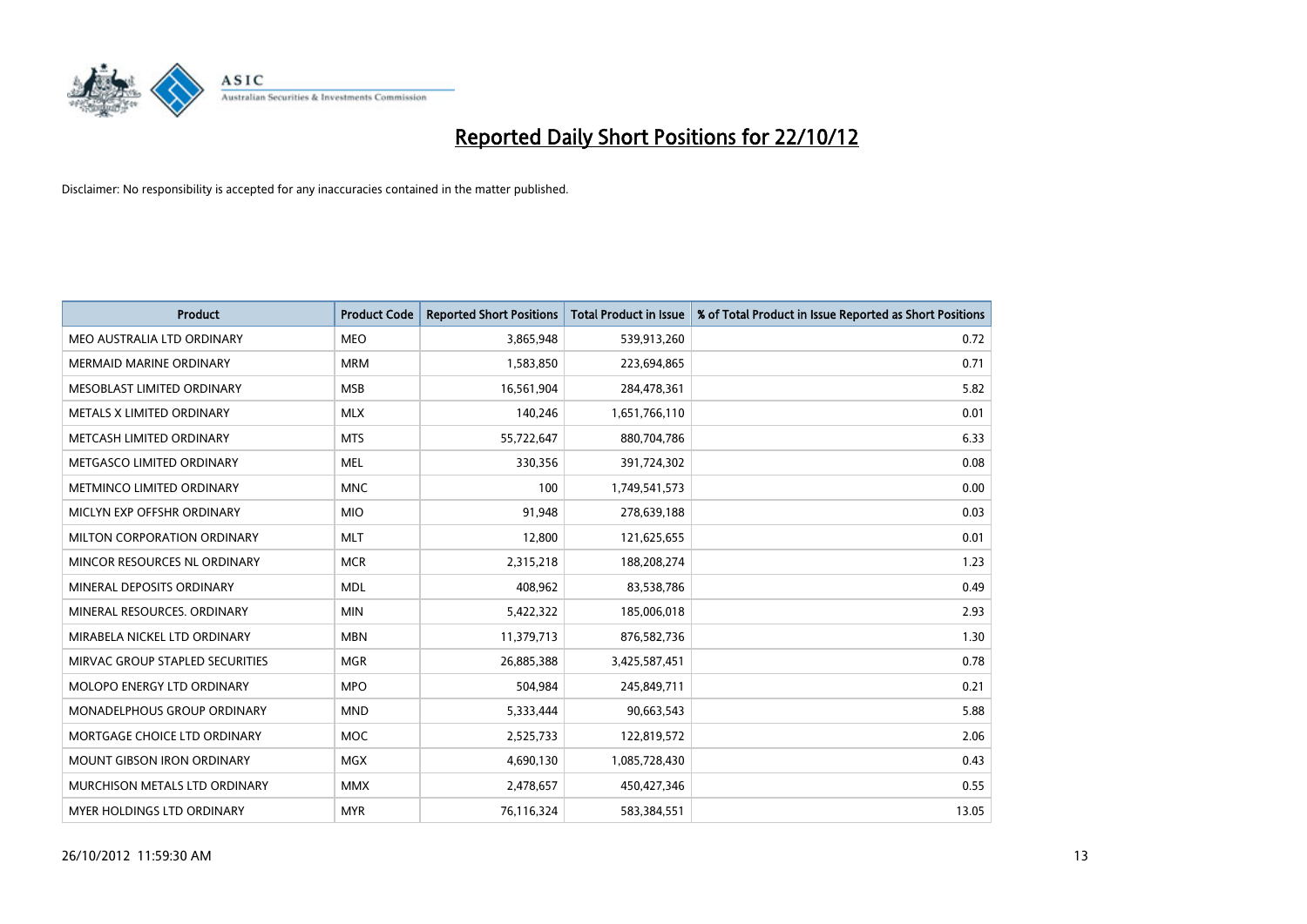

| <b>Product</b>                  | <b>Product Code</b> | <b>Reported Short Positions</b> | <b>Total Product in Issue</b> | % of Total Product in Issue Reported as Short Positions |
|---------------------------------|---------------------|---------------------------------|-------------------------------|---------------------------------------------------------|
| <b>MYSTATE LIMITED ORDINARY</b> | <b>MYS</b>          | 18,141                          | 87,012,663                    | 0.02                                                    |
| NATIONAL AUST. BANK ORDINARY    | <b>NAB</b>          | 12,616,433                      | 2,297,237,138                 | 0.55                                                    |
| NAVITAS LIMITED ORDINARY        | <b>NVT</b>          | 11,600,451                      | 375,367,918                   | 3.09                                                    |
| NEON ENERGY LIMITED ORDINARY    | <b>NEN</b>          | 5,530,222                       | 514,482,934                   | 1.07                                                    |
| NEW HOPE CORPORATION ORDINARY   | <b>NHC</b>          | 2,597,722                       | 830,526,815                   | 0.31                                                    |
| NEW STANDARD ENERGY ORDINARY    | <b>NSE</b>          | 1,078                           | 305,331,847                   | 0.00                                                    |
| NEWCREST MINING ORDINARY        | <b>NCM</b>          | 2,352,966                       | 765,000,000                   | 0.31                                                    |
| NEWS CORP A NON-VOTING CDI      | <b>NWSLV</b>        | 3,148,300                       | 1,551,515,623                 | 0.20                                                    |
| NEWS CORP B VOTING CDI          | <b>NWS</b>          | 1,511,462                       | 798,520,953                   | 0.19                                                    |
| NEWSAT LIMITED ORDINARY         | <b>NWT</b>          | 70,000                          | 233,052,157                   | 0.03                                                    |
| NEXTDC LIMITED ORDINARY         | <b>NXT</b>          | 2,683,767                       | 150,602,388                   | 1.78                                                    |
| NEXUS ENERGY LIMITED ORDINARY   | <b>NXS</b>          | 2,805,423                       | 1,329,821,159                 | 0.21                                                    |
| NIDO PETROLEUM ORDINARY         | <b>NDO</b>          | 105,313                         | 1,390,829,818                 | 0.01                                                    |
| NOBLE MINERAL RES ORDINARY      | <b>NMG</b>          | 4,432,236                       | 655,522,952                   | 0.68                                                    |
| NORFOLK GROUP ORDINARY          | <b>NFK</b>          | 300                             | 158,890,730                   | 0.00                                                    |
| NORTHERN IRON LTD ORDINARY      | <b>NFE</b>          | 3,889,275                       | 475,971,207                   | 0.82                                                    |
| NORTHERN STAR ORDINARY          | <b>NST</b>          | 860,283                         | 423,968,168                   | 0.20                                                    |
| NRW HOLDINGS LIMITED ORDINARY   | <b>NWH</b>          | 3,751,578                       | 278,888,011                   | 1.35                                                    |
| NUFARM LIMITED ORDINARY         | <b>NUF</b>          | 6,499,012                       | 262,662,626                   | 2.47                                                    |
| <b>OAKTON LIMITED ORDINARY</b>  | <b>OKN</b>          | 148,714                         | 91,721,874                    | 0.16                                                    |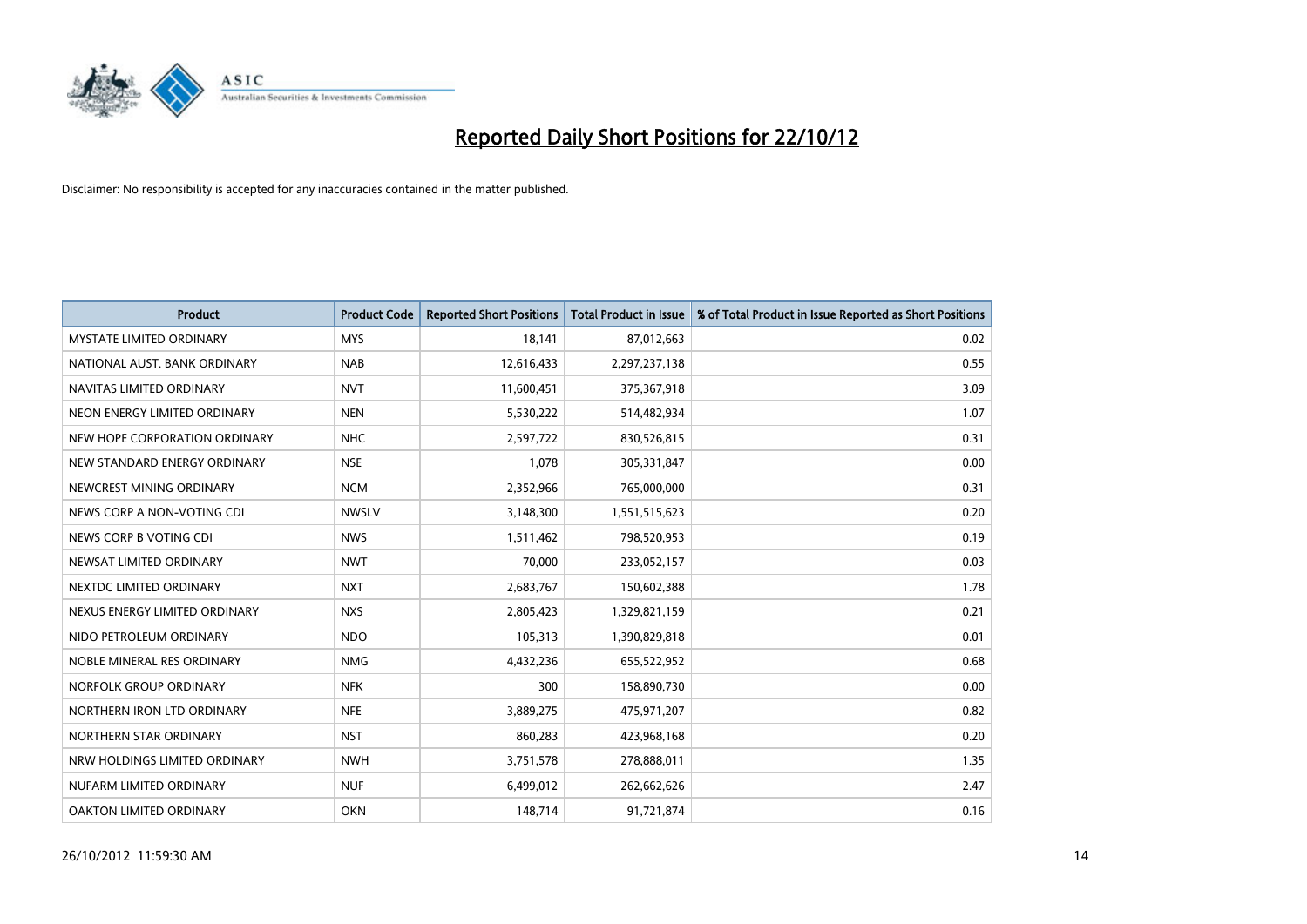

| <b>Product</b>                        | <b>Product Code</b> | <b>Reported Short Positions</b> | <b>Total Product in Issue</b> | % of Total Product in Issue Reported as Short Positions |
|---------------------------------------|---------------------|---------------------------------|-------------------------------|---------------------------------------------------------|
| OCEANAGOLD CORP. CHESS DEPOSITARY INT | <b>OGC</b>          | 1,356,933                       | 263,278,752                   | 0.52                                                    |
| OIL SEARCH LTD ORDINARY               | <b>OSH</b>          | 3,312,297                       | 1,334,756,742                 | 0.25                                                    |
| OM HOLDINGS LIMITED ORDINARY          | <b>OMH</b>          | 4,170,685                       | 673,423,337                   | 0.62                                                    |
| ORICA LIMITED ORDINARY                | ORI                 | 2,485,043                       | 365,642,802                   | 0.68                                                    |
| <b>ORIGIN ENERGY ORDINARY</b>         | <b>ORG</b>          | 8,606,395                       | 1,093,611,528                 | 0.79                                                    |
| OROCOBRE LIMITED ORDINARY             | <b>ORE</b>          | 376,425                         | 103,195,029                   | 0.36                                                    |
| OROTONGROUP LIMITED ORDINARY          | <b>ORL</b>          | 175,722                         | 40,880,902                    | 0.43                                                    |
| OZ MINERALS ORDINARY                  | OZL                 | 6,691,164                       | 303,470,022                   | 2.20                                                    |
| <b>PACIFIC BRANDS ORDINARY</b>        | <b>PBG</b>          | 10,398,943                      | 912,915,695                   | 1.14                                                    |
| PALADIN ENERGY LTD ORDINARY           | <b>PDN</b>          | 70,119,538                      | 836,825,651                   | 8.38                                                    |
| PANAUST LIMITED ORDINARY              | <b>PNA</b>          | 2,458,355                       | 605,443,685                   | 0.41                                                    |
| PANCONTINENTAL OIL ORDINARY           | <b>PCL</b>          | 233,335                         | 1,148,744,096                 | 0.02                                                    |
| PANORAMIC RESOURCES ORDINARY          | PAN                 | 1,781,968                       | 255,681,195                   | 0.70                                                    |
| PAPERLINX LIMITED ORDINARY            | <b>PPX</b>          | 67,945                          | 609,280,761                   | 0.01                                                    |
| PAPILLON RES LTD ORDINARY             | PIR                 | 1,627,583                       | 248,800,149                   | 0.65                                                    |
| PEET LIMITED ORDINARY                 | <b>PPC</b>          | 3,326,951                       | 321,013,141                   | 1.04                                                    |
| PERILYA LIMITED ORDINARY              | PEM                 | 24,780                          | 769,316,426                   | 0.00                                                    |
| PERPETUAL LIMITED ORDINARY            | <b>PPT</b>          | 2,180,448                       | 41,980,678                    | 5.19                                                    |
| PERSEUS MINING LTD ORDINARY           | PRU                 | 7,569,907                       | 457,962,088                   | 1.65                                                    |
| PHARMAXIS LTD ORDINARY                | <b>PXS</b>          | 5,189,725                       | 307,888,389                   | 1.69                                                    |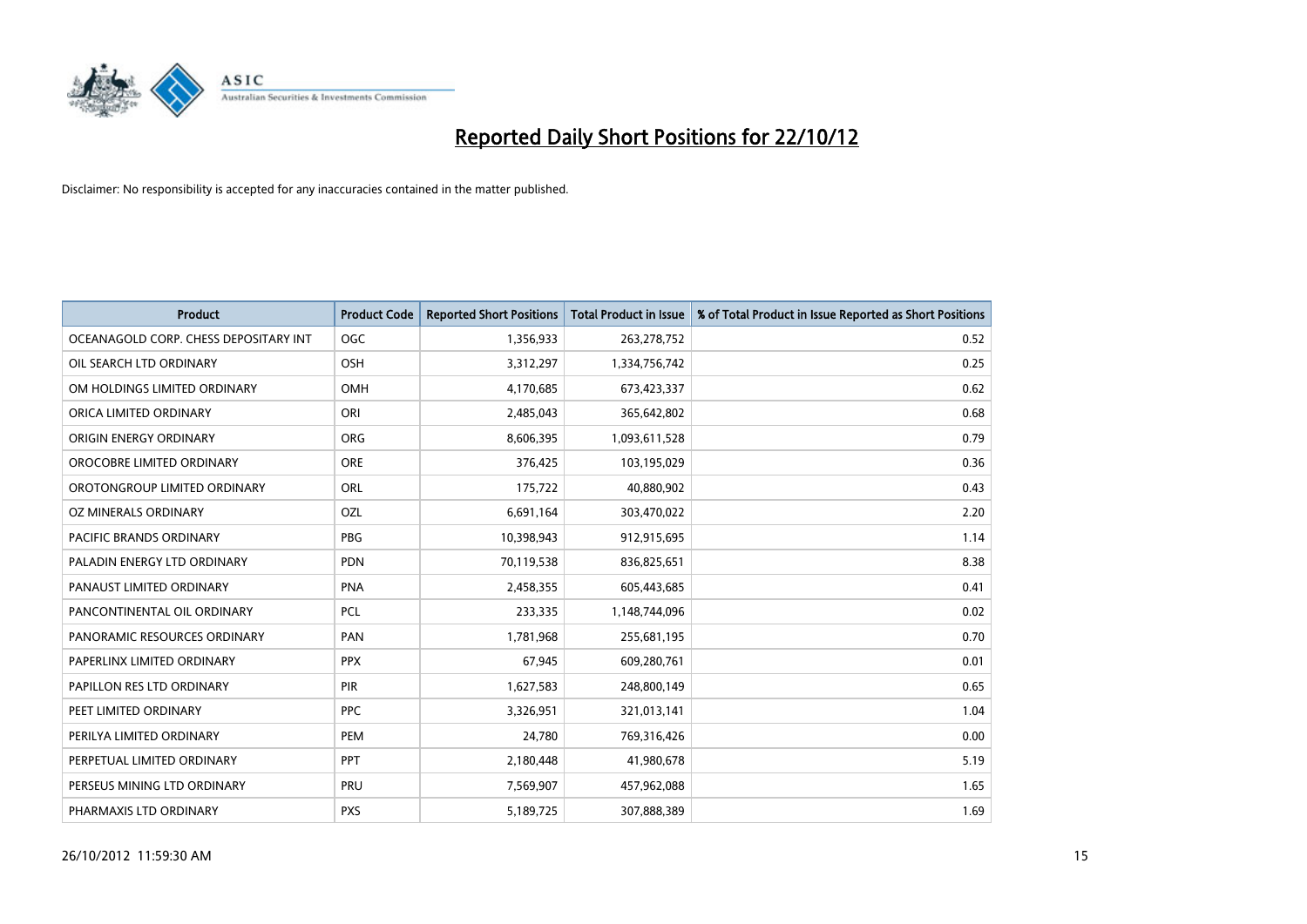

| <b>Product</b>                      | <b>Product Code</b> | <b>Reported Short Positions</b> | <b>Total Product in Issue</b> | % of Total Product in Issue Reported as Short Positions |
|-------------------------------------|---------------------|---------------------------------|-------------------------------|---------------------------------------------------------|
| PLATINUM ASSET ORDINARY             | <b>PTM</b>          | 11,933,992                      | 561,347,878                   | 2.13                                                    |
| PLATINUM AUSTRALIA ORDINARY         | <b>PLA</b>          | 836,127                         | 504,968,043                   | 0.17                                                    |
| PMI GOLD CORP CDI 1:1               | <b>PVM</b>          | 68,629                          | 75,645,355                    | 0.09                                                    |
| PMP LIMITED ORDINARY                | <b>PMP</b>          | 145,197                         | 323,781,124                   | 0.04                                                    |
| PRANA BIOTECHNOLOGY ORDINARY        | <b>PBT</b>          | 89,090                          | 340,689,928                   | 0.03                                                    |
| PREMIER INVESTMENTS ORDINARY        | <b>PMV</b>          | 872,560                         | 155,260,478                   | 0.56                                                    |
| PREMIUM INVESTORS ORDINARY          | <b>PRV</b>          | 790,596                         | 101,212,781                   | 0.78                                                    |
| PRIMA BIOMED LTD ORDINARY           | <b>PRR</b>          | 5,665,368                       | 1,066,063,388                 | 0.53                                                    |
| PRIMARY HEALTH CARE ORDINARY        | <b>PRY</b>          | 23,530,563                      | 502,983,554                   | 4.68                                                    |
| PRIMEAG AUSTRALIA ORDINARY          | PAG                 | 73,000                          | 266,394,444                   | 0.03                                                    |
| PROGRAMMED ORDINARY                 | <b>PRG</b>          | 481,914                         | 118,177,001                   | 0.41                                                    |
| <b>QANTAS AIRWAYS ORDINARY</b>      | QAN                 | 22,021,409                      | 2,265,123,620                 | 0.97                                                    |
| <b>OBE INSURANCE GROUP ORDINARY</b> | <b>OBE</b>          | 57,614,289                      | 1,196,747,582                 | 4.81                                                    |
| OR NATIONAL LIMITED ORDINARY        | <b>ORN</b>          | 12,047,698                      | 2,426,618,941                 | 0.50                                                    |
| ORXPHARMA LTD ORDINARY              | <b>ORX</b>          | 96,662                          | 144,577,206                   | 0.07                                                    |
| <b>QUBE LOGISTICS HLDG ORDINARY</b> | <b>QUB</b>          | 12,039,522                      | 924,489,845                   | 1.30                                                    |
| RAMELIUS RESOURCES ORDINARY         | <b>RMS</b>          | 3,135,522                       | 336,256,949                   | 0.93                                                    |
| RAMSAY HEALTH CARE ORDINARY         | <b>RHC</b>          | 2,231,922                       | 202,081,252                   | 1.10                                                    |
| <b>RCR TOMLINSON ORDINARY</b>       | <b>RCR</b>          | 140,779                         | 132,406,265                   | 0.11                                                    |
| <b>REA GROUP ORDINARY</b>           | <b>REA</b>          | 201,450                         | 131,714,699                   | 0.15                                                    |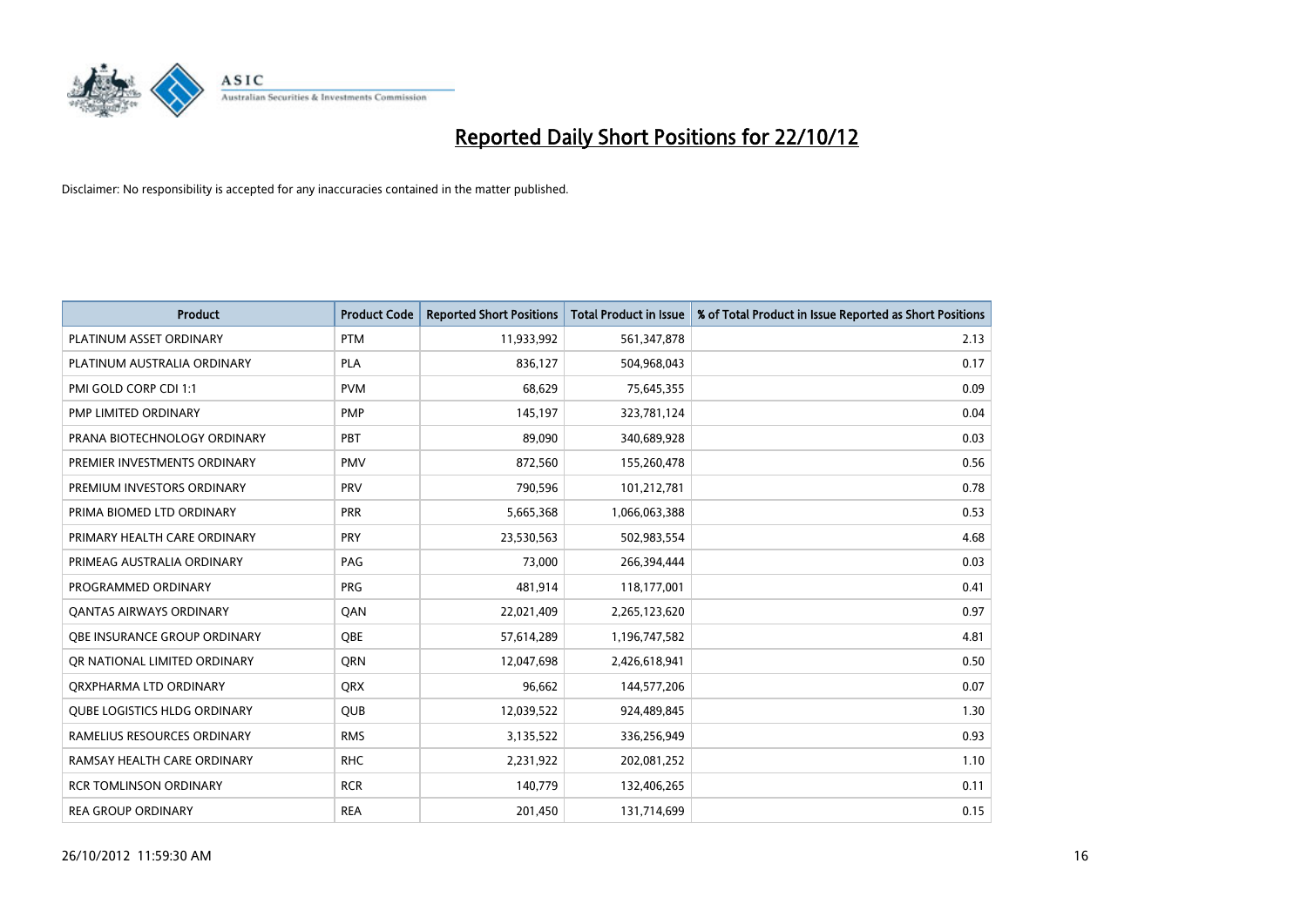

| <b>Product</b>                  | <b>Product Code</b> | <b>Reported Short Positions</b> | <b>Total Product in Issue</b> | % of Total Product in Issue Reported as Short Positions |
|---------------------------------|---------------------|---------------------------------|-------------------------------|---------------------------------------------------------|
| <b>RECKON LIMITED ORDINARY</b>  | <b>RKN</b>          | 1,174,499                       | 129,488,015                   | 0.91                                                    |
| <b>RED 5 LIMITED ORDINARY</b>   | <b>RED</b>          | 84,159                          | 135,488,008                   | 0.06                                                    |
| <b>RED FORK ENERGY ORDINARY</b> | <b>RFE</b>          | 1,681,611                       | 384,951,719                   | 0.44                                                    |
| REDBANK ENERGY LTD ORDINARY     | AEJ                 | 13                              | 786,287                       | 0.00                                                    |
| REDFLEX HOLDINGS ORDINARY       | <b>RDF</b>          | 17,585                          | 110,762,310                   | 0.02                                                    |
| REECE AUSTRALIA LTD. ORDINARY   | <b>REH</b>          | 464                             | 99,600,000                    | 0.00                                                    |
| <b>REGIS RESOURCES ORDINARY</b> | <b>RRL</b>          | 585,803                         | 455,170,840                   | 0.13                                                    |
| RENAISSANCE MINERALS ORDINARY   | <b>RNS</b>          | 128,034                         | 157,600,001                   | 0.08                                                    |
| RESMED INC CDI 10:1             | <b>RMD</b>          | 1,681,529                       | 1,556,242,300                 | 0.11                                                    |
| <b>RESOLUTE MINING ORDINARY</b> | <b>RSG</b>          | 1,545,855                       | 632,071,957                   | 0.24                                                    |
| RETAIL FOOD GROUP ORDINARY      | <b>RFG</b>          | 173,664                         | 125,240,114                   | 0.14                                                    |
| REVERSE CORP LIMITED ORDINARY   | <b>REF</b>          | 100                             | 92,382,175                    | 0.00                                                    |
| REX MINERALS LIMITED ORDINARY   | <b>RXM</b>          | 374,142                         | 188,907,284                   | 0.20                                                    |
| RHG LIMITED ORDINARY            | <b>RHG</b>          | 35,085                          | 308,483,177                   | 0.01                                                    |
| <b>RIALTO ENERGY ORDINARY</b>   | <b>RIA</b>          | 41                              | 672,259,992                   | 0.00                                                    |
| RIO TINTO LIMITED ORDINARY      | <b>RIO</b>          | 15,567,421                      | 435,758,720                   | 3.57                                                    |
| ROC OIL COMPANY ORDINARY        | <b>ROC</b>          | 1,269,443                       | 683,235,552                   | 0.19                                                    |
| RURALCO HOLDINGS ORDINARY       | <b>RHL</b>          | 12,000                          | 55,019,284                    | 0.02                                                    |
| SAI GLOBAL LIMITED ORDINARY     | SAI                 | 5,209,085                       | 206,605,331                   | 2.52                                                    |
| SALMAT LIMITED ORDINARY         | <b>SLM</b>          | 1,810,085                       | 159,812,799                   | 1.13                                                    |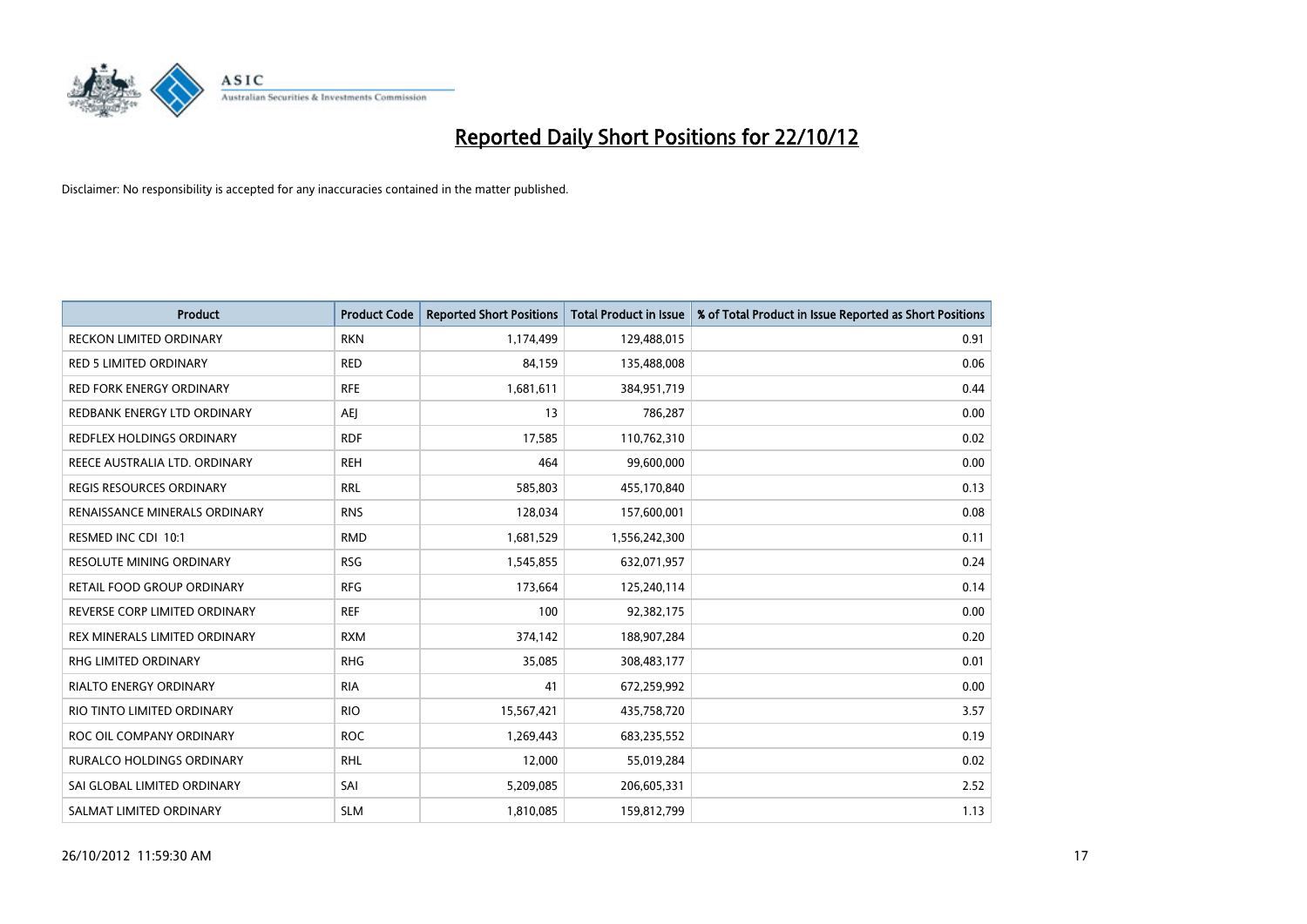

| <b>Product</b>                           | <b>Product Code</b> | <b>Reported Short Positions</b> | <b>Total Product in Issue</b> | % of Total Product in Issue Reported as Short Positions |
|------------------------------------------|---------------------|---------------------------------|-------------------------------|---------------------------------------------------------|
| SAMSON OIL & GAS LTD ORDINARY            | <b>SSN</b>          | 3,311,096                       | 1,805,844,203                 | 0.18                                                    |
| SANDFIRE RESOURCES ORDINARY              | <b>SFR</b>          | 2,853,596                       | 152,686,801                   | 1.87                                                    |
| <b>SANTOS LTD ORDINARY</b>               | <b>STO</b>          | 3,929,118                       | 958,835,609                   | 0.41                                                    |
| SARACEN MINERAL ORDINARY                 | <b>SAR</b>          | 4,205,818                       | 594,815,640                   | 0.71                                                    |
| SEDGMAN LIMITED ORDINARY                 | <b>SDM</b>          | 112,928                         | 217,623,797                   | 0.05                                                    |
| SEEK LIMITED ORDINARY                    | <b>SEK</b>          | 10,612,080                      | 337,101,307                   | 3.15                                                    |
| SENEX ENERGY LIMITED ORDINARY            | <b>SXY</b>          | 2,501,963                       | 1,139,734,837                 | 0.22                                                    |
| SERVICE STREAM ORDINARY                  | <b>SSM</b>          | 400                             | 283,418,867                   | 0.00                                                    |
| SEVEN GROUP HOLDINGS ORDINARY            | <b>SVW</b>          | 1,821,796                       | 307,410,281                   | 0.59                                                    |
| SEVEN WEST MEDIA LTD ORDINARY            | <b>SWM</b>          | 21,137,403                      | 999,160,872                   | 2.12                                                    |
| SIGMA PHARMACEUTICAL ORDINARY            | <b>SIP</b>          | 4,566,057                       | 1,186,303,520                 | 0.38                                                    |
| SILEX SYSTEMS ORDINARY                   | <b>SLX</b>          | 911,709                         | 170,143,997                   | 0.54                                                    |
| SILVER LAKE RESOURCE ORDINARY            | <b>SLR</b>          | 15,435,511                      | 225,493,476                   | 6.85                                                    |
| SIMS METAL MGMT LTD ORDINARY             | SGM                 | 7,975,528                       | 204,313,417                   | 3.90                                                    |
| SINGAPORE TELECOMM. CHESS DEPOSITARY INT | SGT                 | 5,650,182                       | 140,842,714                   | 4.01                                                    |
| SIRIUS RESOURCES NL ORDINARY             | <b>SIR</b>          | 436,014                         | 185,809,586                   | 0.23                                                    |
| SIRTEX MEDICAL ORDINARY                  | <b>SRX</b>          | 107,713                         | 55,768,136                    | 0.19                                                    |
| SKILLED GROUP LTD ORDINARY               | <b>SKE</b>          | 2,374,474                       | 233,487,276                   | 1.02                                                    |
| SMS MANAGEMENT, ORDINARY                 | <b>SMX</b>          | 913,774                         | 68,900,456                    | 1.33                                                    |
| SONIC HEALTHCARE ORDINARY                | <b>SHL</b>          | 4,557,061                       | 395,565,681                   | 1.15                                                    |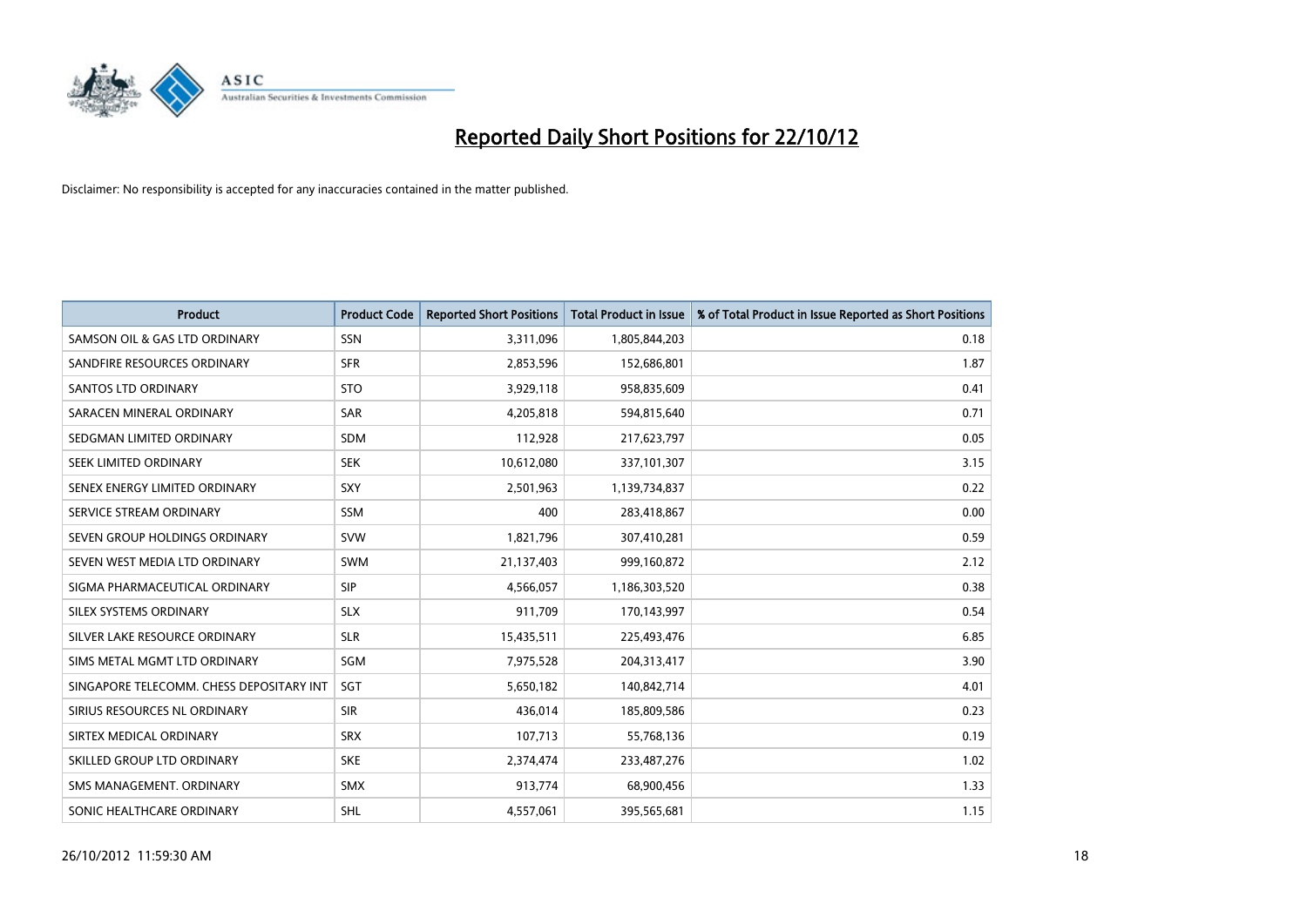

| <b>Product</b>                           | <b>Product Code</b> | <b>Reported Short Positions</b> | <b>Total Product in Issue</b> | % of Total Product in Issue Reported as Short Positions |
|------------------------------------------|---------------------|---------------------------------|-------------------------------|---------------------------------------------------------|
| SOUL PATTINSON (W.H) ORDINARY            | SOL                 | 16,979                          | 239,395,320                   | 0.01                                                    |
| SOUTH BOULDER MINES ORDINARY             | <b>STB</b>          | 134,795                         | 126,732,826                   | 0.11                                                    |
| SP AUSNET STAPLED SECURITIES             | <b>SPN</b>          | 4,161,054                       | 3,339,620,165                 | 0.12                                                    |
| SPARK INFRASTRUCTURE STAPLED NOTE & UNIT | SKI                 | 40,480,946                      | 1,326,734,264                 | 3.05                                                    |
| SPDR 200 FUND ETF UNITS                  | <b>STW</b>          | 5,185                           | 50,959,567                    | 0.01                                                    |
| SPECIALTY FASHION ORDINARY               | <b>SFH</b>          | 2,996,457                       | 192,236,121                   | 1.56                                                    |
| ST BARBARA LIMITED ORDINARY              | <b>SBM</b>          | 3,999,119                       | 488,074,077                   | 0.82                                                    |
| STANMORE COAL LTD ORDINARY               | <b>SMR</b>          | 32,870                          | 179,701,661                   | 0.02                                                    |
| STARPHARMA HOLDINGS ORDINARY             | SPL                 | 3,985,496                       | 283,640,060                   | 1.41                                                    |
| STHN CROSS MEDIA ORDINARY                | <b>SXL</b>          | 20,739,602                      | 704,858,524                   | 2.94                                                    |
| STOCKLAND UNITS/ORD STAPLED              | SGP                 | 17,296,685                      | 2,202,657,963                 | 0.79                                                    |
| STRAITS RES LTD. ORDINARY                | SRQ                 | 536,075                         | 1,164,150,159                 | 0.05                                                    |
| STW COMMUNICATIONS ORDINARY              | SGN                 | 177,175                         | 362,798,351                   | 0.05                                                    |
| SUNCORP GROUP LTD ORDINARY               | <b>SUN</b>          | 7,592,369                       | 1,286,600,980                 | 0.59                                                    |
| SUNDANCE ENERGY ORDINARY                 | <b>SEA</b>          | 58,510                          | 277,098,474                   | 0.02                                                    |
| SUNDANCE RESOURCES ORDINARY              | <b>SDL</b>          | 4,643,638                       | 3,049,577,034                 | 0.15                                                    |
| SUNLAND GROUP LTD ORDINARY               | <b>SDG</b>          | 18,391                          | 194,575,271                   | 0.01                                                    |
| SUPER RET REP LTD ORDINARY               | <b>SUL</b>          | 807,524                         | 196,382,811                   | 0.41                                                    |
| SYD AIRPORT STAPLED US PROHIBIT.         | <b>SYD</b>          | 12,537,702                      | 1,861,210,782                 | 0.67                                                    |
| TABCORP HOLDINGS LTD ORDINARY            | <b>TAH</b>          | 16,063,210                      | 734,015,737                   | 2.19                                                    |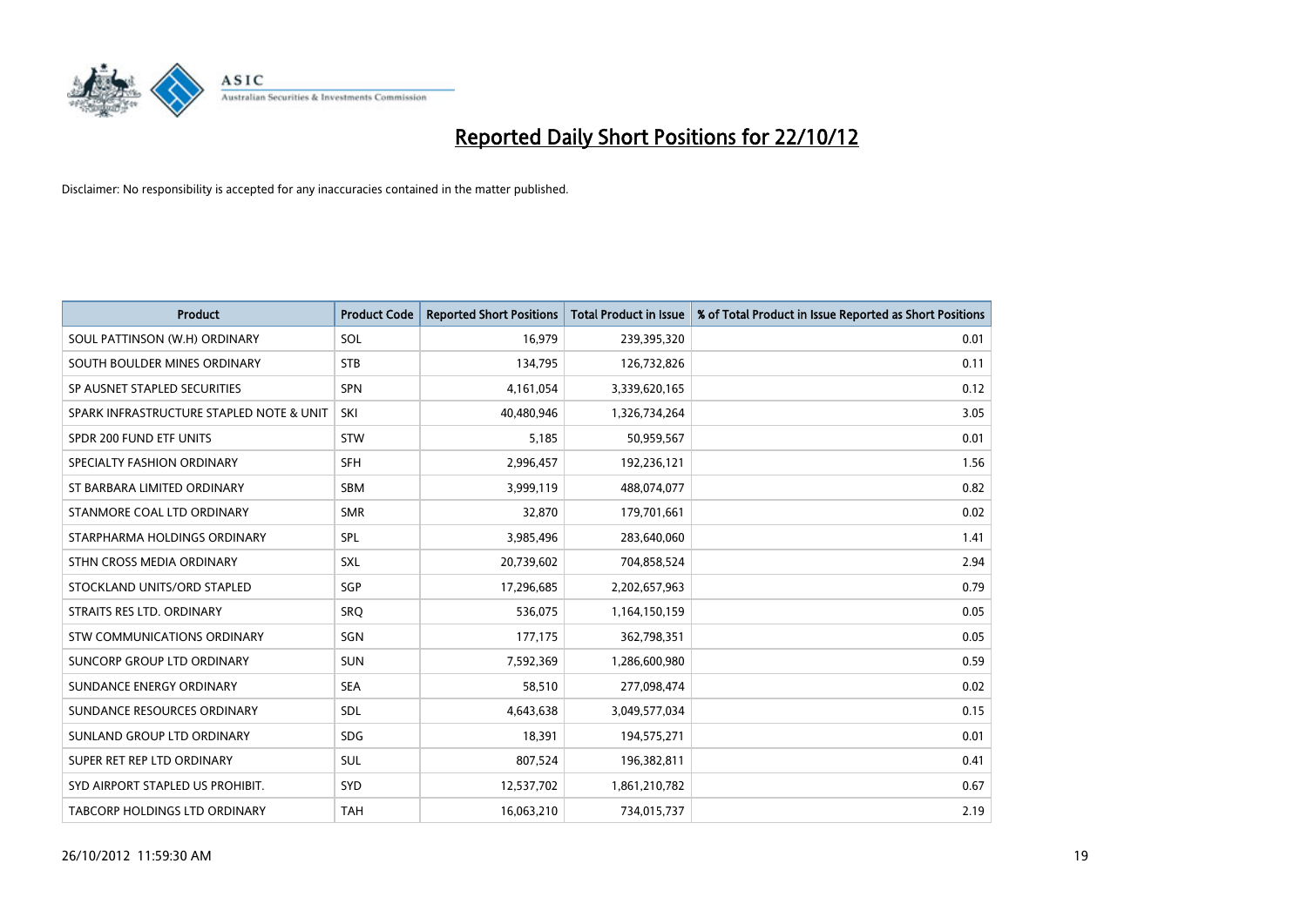

| <b>Product</b>                       | <b>Product Code</b> | <b>Reported Short Positions</b> | <b>Total Product in Issue</b> | % of Total Product in Issue Reported as Short Positions |
|--------------------------------------|---------------------|---------------------------------|-------------------------------|---------------------------------------------------------|
| <b>TANAMI GOLD NL ORDINARY</b>       | <b>TAM</b>          | 747,792                         | 261,132,677                   | 0.29                                                    |
| TAP OIL LIMITED ORDINARY             | <b>TAP</b>          | 919,309                         | 241,295,311                   | 0.38                                                    |
| TASSAL GROUP LIMITED ORDINARY        | <b>TGR</b>          | 68,782                          | 146,304,404                   | 0.05                                                    |
| TATTS GROUP LTD ORDINARY             | <b>TTS</b>          | 3,828,138                       | 1,384,791,963                 | 0.28                                                    |
| <b>TELECOM CORPORATION ORDINARY</b>  | <b>TEL</b>          | 14,915,407                      | 1,864,947,439                 | 0.80                                                    |
| <b>TELSTRA CORPORATION, ORDINARY</b> | <b>TLS</b>          | 24,041,125                      | 12,443,074,357                | 0.19                                                    |
| TEN NETWORK HOLDINGS ORDINARY        | <b>TEN</b>          | 121,465,250                     | 1,437,204,873                 | 8.45                                                    |
| TERANGA GOLD CORP CDI 1:1            | <b>TGZ</b>          | 39,402                          | 162,599,120                   | 0.02                                                    |
| TEXON PETROLEUM LTD ORDINARY         | <b>TXN</b>          | 65,515                          | 245,039,848                   | 0.03                                                    |
| TFS CORPORATION LTD ORDINARY         | <b>TFC</b>          |                                 | 279,621,829                   | 0.00                                                    |
| THE REJECT SHOP ORDINARY             | <b>TRS</b>          | 2,812,367                       | 26,092,220                    | 10.78                                                   |
| THOR MINING PLC CHESS DEPOSITARY 1:1 | <b>THR</b>          | 11,321,504                      | 440,473,815                   | 2.57                                                    |
| THORN GROUP LIMITED ORDINARY         | <b>TGA</b>          | 232,994                         | 146,374,703                   | 0.16                                                    |
| TIGER RESOURCES ORDINARY             | <b>TGS</b>          | 748,129                         | 673,470,269                   | 0.11                                                    |
| TOLL HOLDINGS LTD ORDINARY           | <b>TOL</b>          | 23,375,073                      | 717,133,875                   | 3.26                                                    |
| TOX FREE SOLUTIONS ORDINARY          | <b>TOX</b>          | 13                              | 115,311,608                   | 0.00                                                    |
| TPG TELECOM LIMITED ORDINARY         | <b>TPM</b>          | 1,986,878                       | 793,808,141                   | 0.25                                                    |
| TRADE ME GROUP ORDINARY              | <b>TME</b>          | 158,000                         | 396,017,568                   | 0.04                                                    |
| TRANSFIELD SERVICES ORDINARY         | <b>TSE</b>          | 8,281,574                       | 512,457,716                   | 1.62                                                    |
| TRANSPACIFIC INDUST. ORDINARY        | <b>TPI</b>          | 4,914,243                       | 1,578,528,702                 | 0.31                                                    |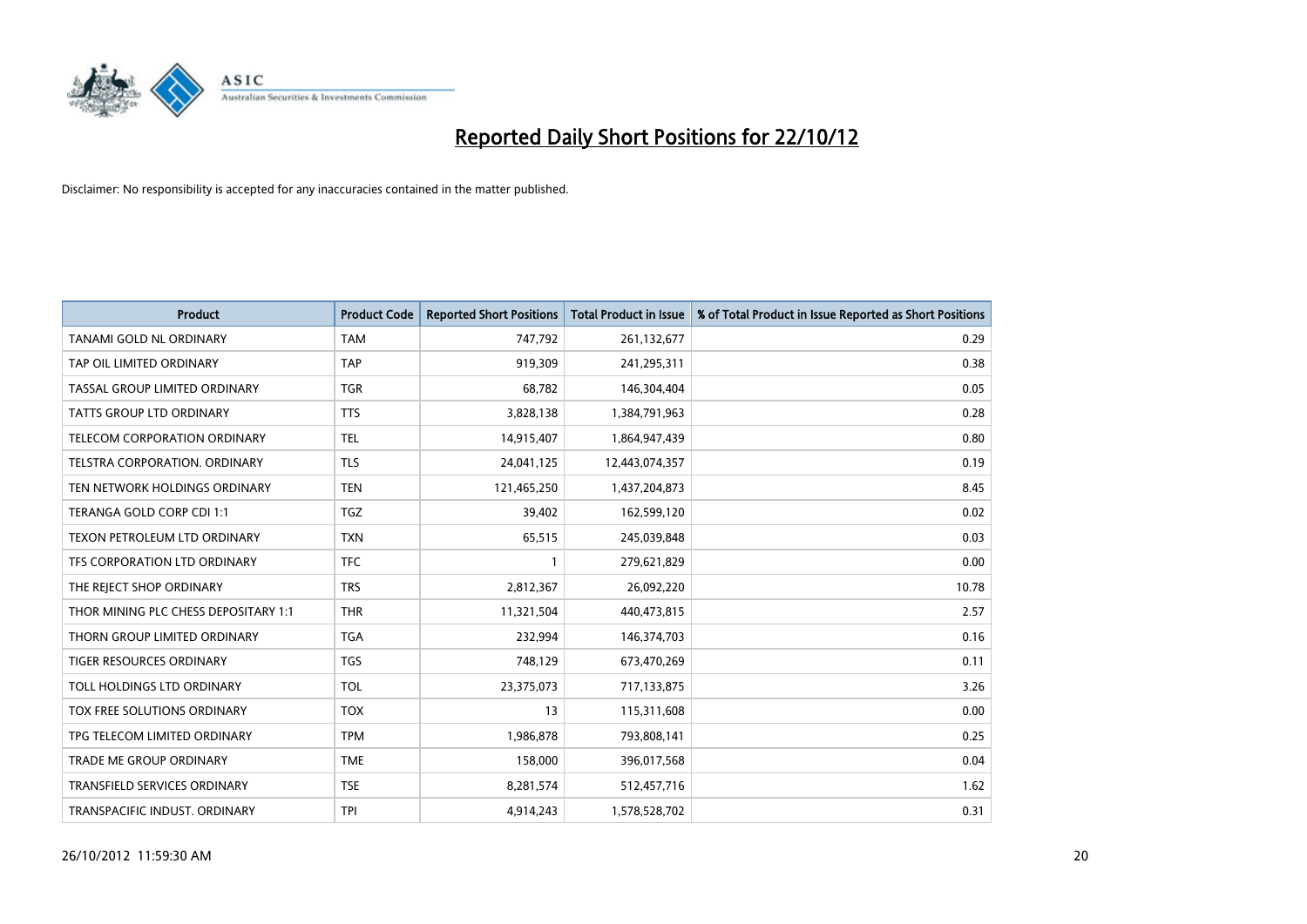

| <b>Product</b>                           | <b>Product Code</b> | <b>Reported Short Positions</b> | <b>Total Product in Issue</b> | % of Total Product in Issue Reported as Short Positions |
|------------------------------------------|---------------------|---------------------------------|-------------------------------|---------------------------------------------------------|
| TRANSURBAN GROUP TRIPLE STAPLED SEC.     | <b>TCL</b>          | 9,957,792                       | 1,461,665,097                 | 0.68                                                    |
| TREASURY WINE ESTATE ORDINARY            | <b>TWE</b>          | 11,006,920                      | 647,227,144                   | 1.70                                                    |
| TROY RESOURCES LTD ORDINARY              | <b>TRY</b>          | 80,292                          | 90,789,649                    | 0.09                                                    |
| UGL LIMITED ORDINARY                     | UGL                 | 4,982,926                       | 166,315,038                   | 3.00                                                    |
| UNILIFE CORPORATION CDI 6:1              | <b>UNS</b>          | 186,187                         | 252,403,194                   | 0.07                                                    |
| UXC LIMITED ORDINARY                     | <b>UXC</b>          | 989,915                         | 307,459,623                   | 0.32                                                    |
| <b>VENTURE MINERALS ORDINARY</b>         | <b>VMS</b>          | 135,674                         | 287,320,170                   | 0.05                                                    |
| <b>VIRGIN AUS HLDG LTD ORDINARY</b>      | <b>VAH</b>          | 25,805,729                      | 2,210,197,600                 | 1.17                                                    |
| VITERRA INC CDI 1:1                      | <b>VTA</b>          | 10                              | 68,629,939                    | 0.00                                                    |
| <b>VOCUS COMMS LTD ORDINARY</b>          | <b>VOC</b>          | 64,334                          | 74,776,058                    | 0.09                                                    |
| <b>WATPAC LIMITED ORDINARY</b>           | <b>WTP</b>          | 8,633                           | 184,332,526                   | 0.00                                                    |
| <b>WDS LIMITED ORDINARY</b>              | <b>WDS</b>          | 7                               | 144,740,614                   | 0.00                                                    |
| WEBIET LIMITED ORDINARY                  | <b>WEB</b>          | 263,672                         | 71,065,929                    | 0.37                                                    |
| <b>WESFARMERS LIMITED ORDINARY</b>       | <b>WES</b>          | 27,111,266                      | 1,006,585,045                 | 2.69                                                    |
| WESFARMERS LIMITED PARTIALLY PROTECTED   | <b>WESN</b>         | 51,666                          | 150,553,765                   | 0.03                                                    |
| <b>WESTERN AREAS NL ORDINARY</b>         | <b>WSA</b>          | 13,270,170                      | 179,735,899                   | 7.38                                                    |
| WESTERN DESERT RES. ORDINARY             | <b>WDR</b>          | 626,281                         | 321,371,029                   | 0.19                                                    |
| WESTFIELD GROUP ORD/UNIT STAPLED SEC     | <b>WDC</b>          | 5,034,939                       | 2,252,921,141                 | 0.22                                                    |
| <b>WESTFIELD RETAIL TST UNIT STAPLED</b> | <b>WRT</b>          | 23,265,248                      | 3,054,166,195                 | 0.76                                                    |
| WESTPAC BANKING CORP ORDINARY            | <b>WBC</b>          | 34.942.146                      | 3.080.889.813                 | 1.13                                                    |